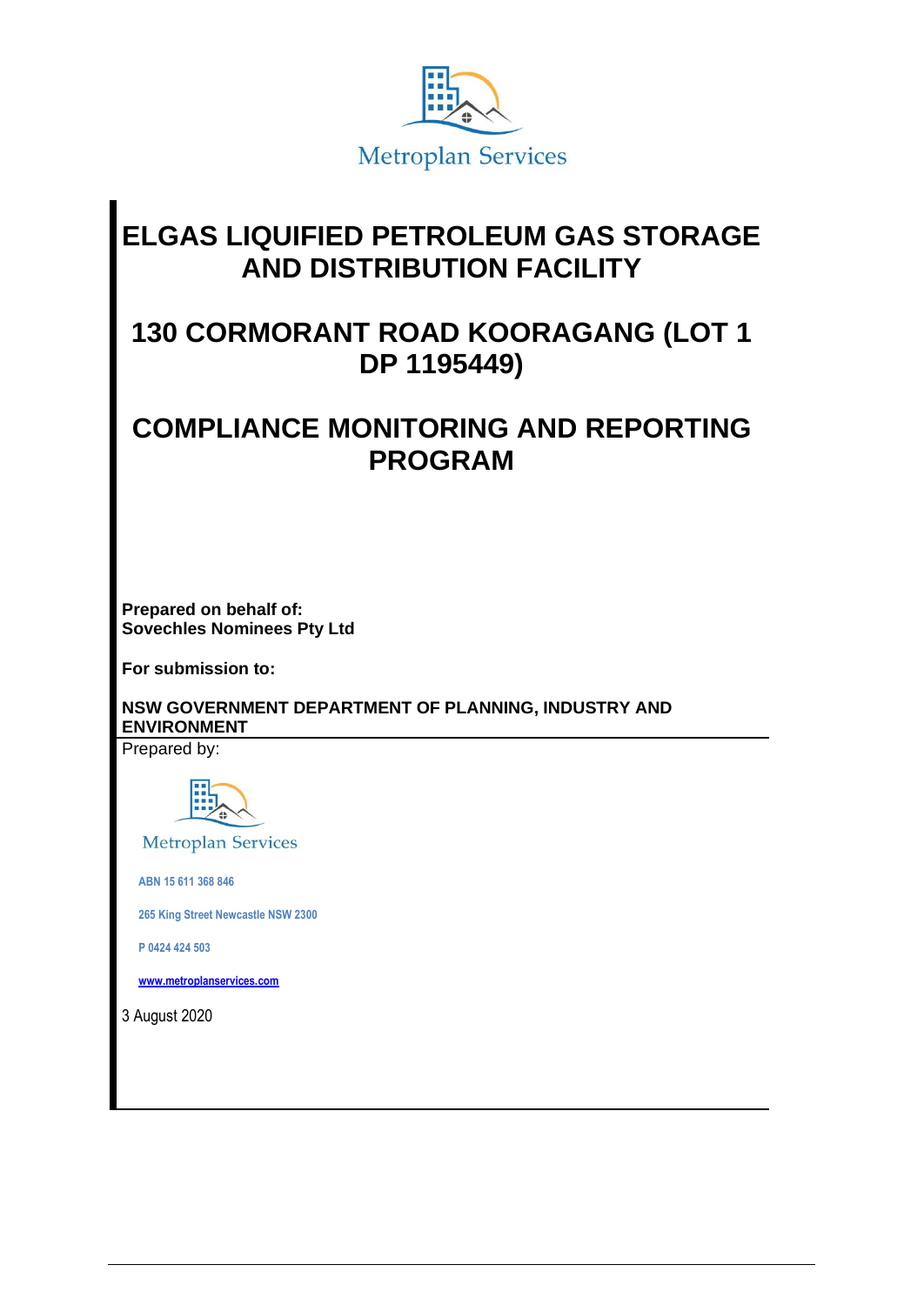

#### **CONTENTS**

| 3 COMPLIANCE MONITORING AND REPORTING SCHEDULE30 |  |
|--------------------------------------------------|--|
|                                                  |  |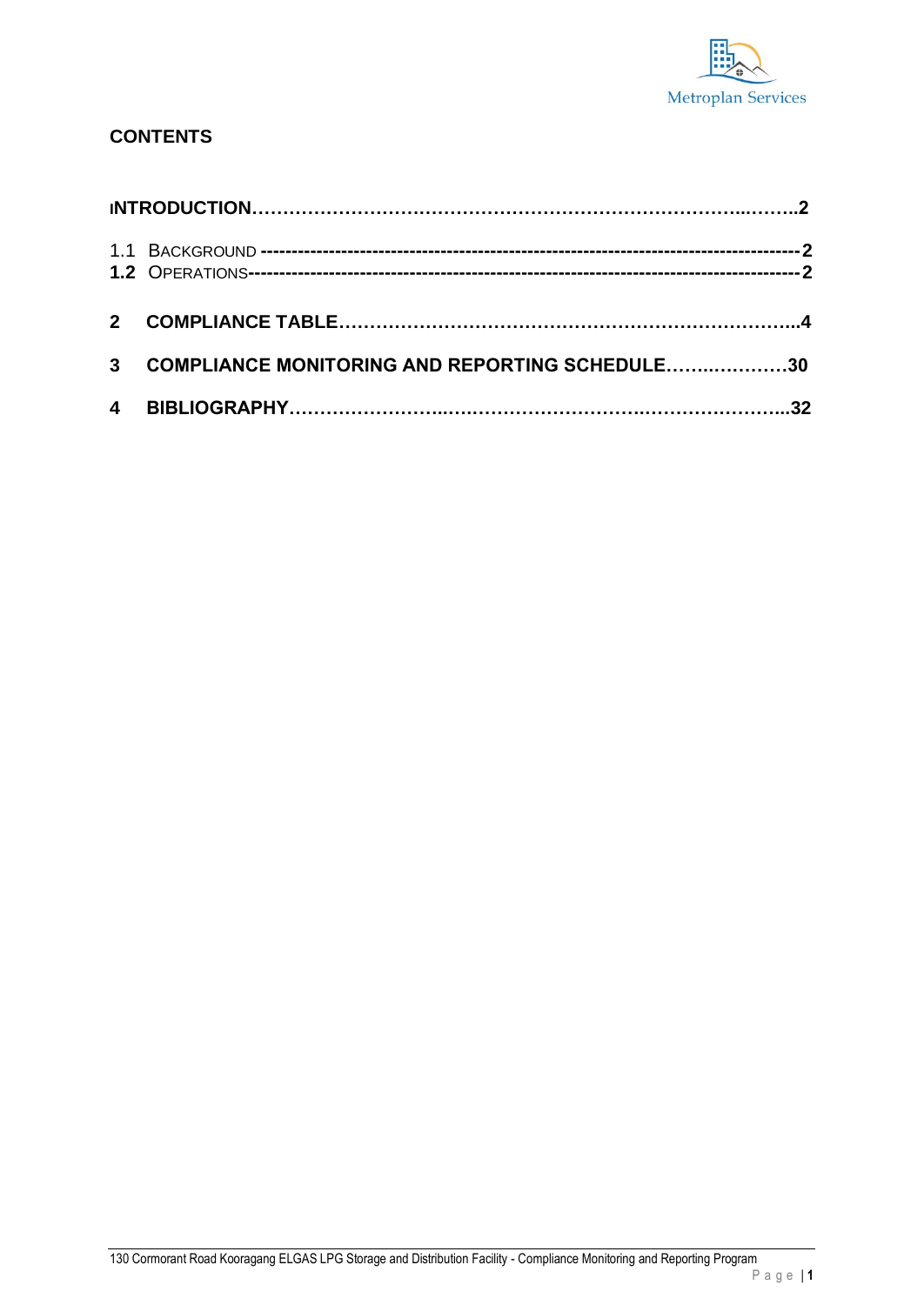

#### **1. INTRODUCTION**

#### <span id="page-2-0"></span>**1.1 Background**

On 23 November 2018 the Minister for Planning approved a development application for the construction and operation of a liquified petroleum gas storage and distribution facility at 130 Cormorant Road Kooragang (Lot 1 DP 1195449) – State Significant Development (SSD) 8448, subject to conditions. Condition C14 of the consent set out that:

*No later than 6 weeks before the date notified for the commencement of operation, a Compliance Monitoring and Reporting Program prepared in accordance with the Compliance Reporting Post Approval Requirements (Department 2018) must be submitted to the Department.*

The facility has since been constructed and is to be run by ELGAS. ELGAS is Australia's largest marketer of LPG, with a local presence across more than 40 service centres. ELGAS deliver and exchange gas bottles and offer a refilling service to homes and businesses across all of Newcastle, Lake Macquarie, Hunter Valley regions including Muswellbrook, Singleton, Maitland, Cessnock, Nelson Bay surrounding areas. They currently service and supply 12,000 domestic and 3,000 commercial customers.

This Compliance Monitoring and Reporting Program has been prepared in accordance with the NSW Department of Planning, Industry and Environment Compliance Reporting Post Approval Requirements (June 2018) and associated Fact Sheet to address the requirements of condition C14.

### <span id="page-2-1"></span>**1.2 Operations**

The following operations are to be performed at the depot:

- LPG (propane) is delivered by single or B-double road tankers from the ELGAS Cavern facility at Port Botany. The LPG is transported in a liquefied state;
- The product is unloaded from an unloading bay into a storage tank using a gas compressor;
- LPG from the storage tank is loaded onto 6-9 tonne road tankers (Bobtails) using the depot pump;
- Cylinder filling occurs for the delivery to customers (8.5, 15, 18, 45 kg cylinders).

In terms of product movement, the following is envisaged:

- B Double Tanker- 5 deliveries per week;
- Bobtails (6 and 9 tonnes) distribution 3 per day Monday to Friday; and
- Cylinder trucks (Flat top)  $-5$  per day;
- B-Double line-haul cylinder distribution 5 per week.

Total truck movements per day will be 20 (10 inbound and 10 outbound).

In terms of staffing, the following is envisaged:

- The office building is to be staffed during the day time Monday to Friday. The maximum number of staff in the main office will be up to 9. A small number of staff may work on Saturdays on an as needs basis.
- Tanker unloading will usually occur during daylight hours. The frequency of tanker loading and unloading activities vary during summer and winter. Tanker unloading is performed by the tanker driver (contractor to ELGAS). Bobtail loading is carried out by ELGAS Drivers.
- There will be a total of 8 drivers for the Bobtails as well as cylinder flat top trucks.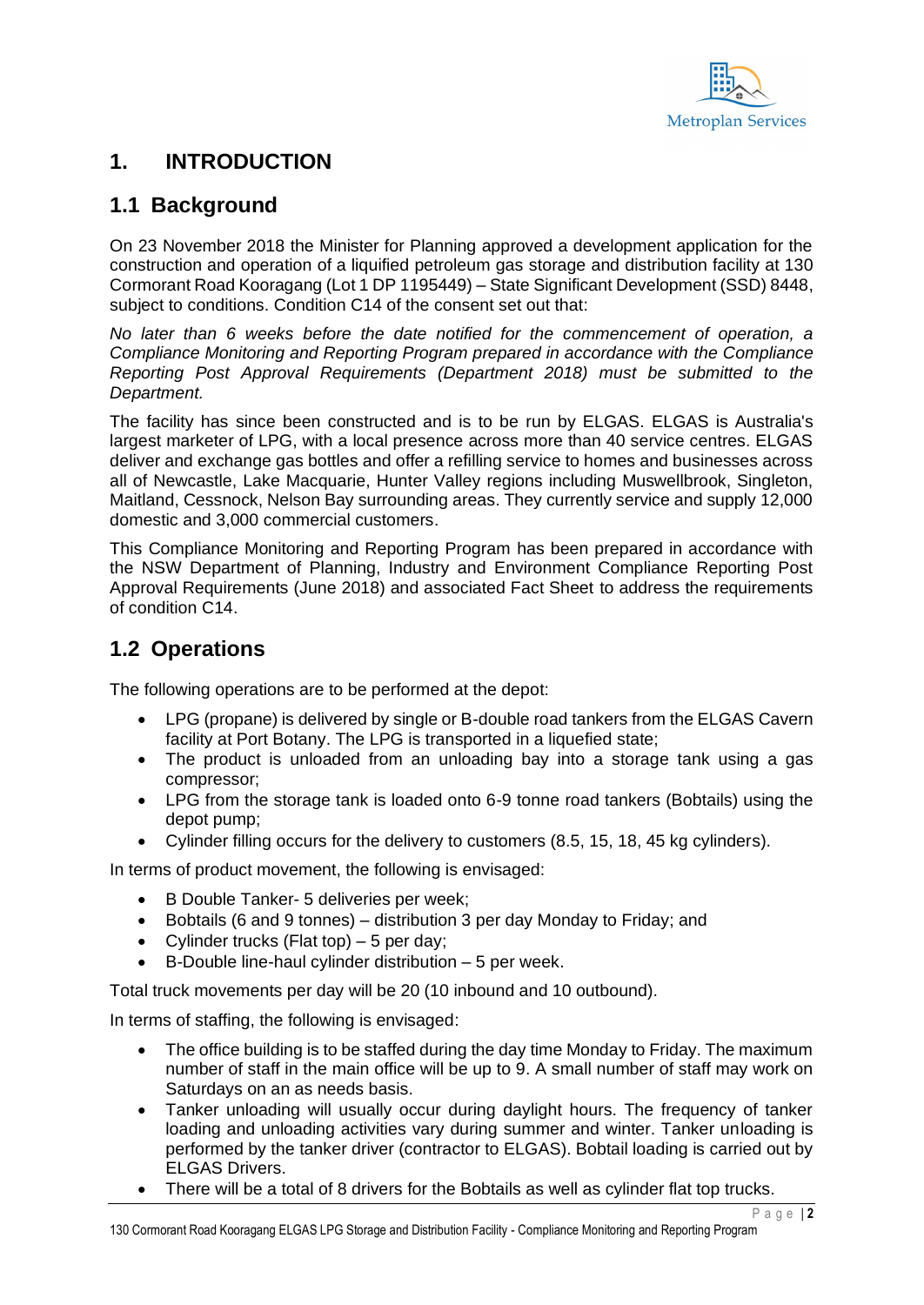

- Cylinder filling is to be carried out by ELGAS Employees, with two people being involved in each cylinder filling operation.
- Maintenance contractors are not permanently present, but will be available on call for pre-arranged preventative maintenance.

### **2. COMPLIANCE TABLE**

Table 1 below identifies the monitoring or compliance requirements in the conditions of consent that must be fulfilled during each phase of the development, sets out the compliance monitoring methodology that must be used to assess compliance with each requirement and the type of data or evidence that is to be collected to assess whether compliance has been achieved.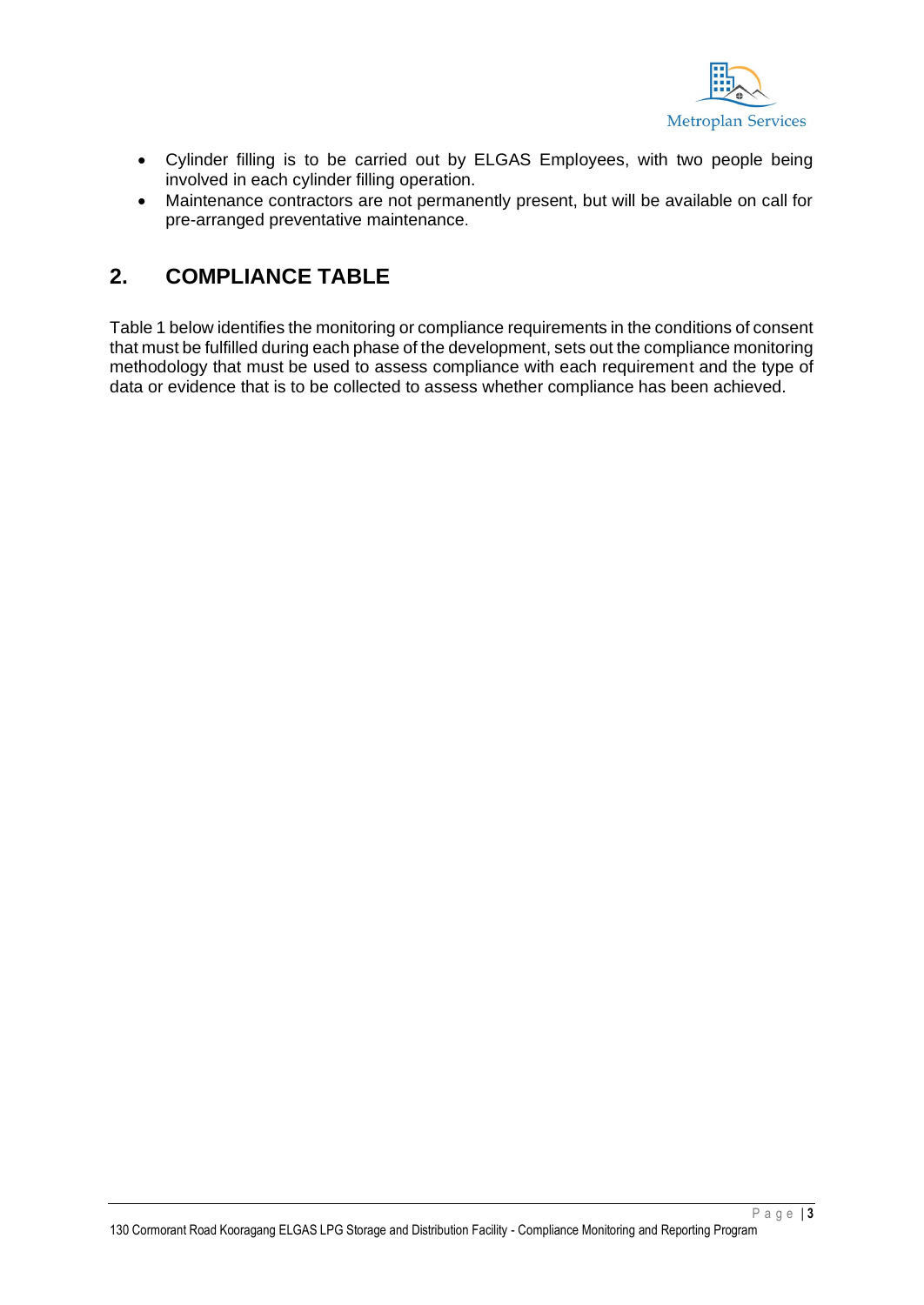

#### **Table 1: Compliance Table**

| <b>Unique</b><br>ID | <b>Compliance Requirement</b>                                                                                                                                                                                                                                                                                                                                                                                                                                                                                                                                                               | <b>Development</b><br><b>Phase</b> | <b>Monitoring</b><br><b>Methodology</b>                                                                                       | <b>Evidence and Comments</b>                                |
|---------------------|---------------------------------------------------------------------------------------------------------------------------------------------------------------------------------------------------------------------------------------------------------------------------------------------------------------------------------------------------------------------------------------------------------------------------------------------------------------------------------------------------------------------------------------------------------------------------------------------|------------------------------------|-------------------------------------------------------------------------------------------------------------------------------|-------------------------------------------------------------|
|                     | <b>Part A - ADMINISTRATIVE CONDITIONS</b>                                                                                                                                                                                                                                                                                                                                                                                                                                                                                                                                                   |                                    |                                                                                                                               |                                                             |
| A <sub>1</sub>      | Obligation to minimise harm to environment<br>In addition to meeting the specific performance measures and criteria<br>in this consent, all reasonable and feasible measures must be<br>implemented to prevent, and if prevention is not reasonable and<br>feasible, minimise, any material harm to the environment that may<br>result from the construction and operation of the development, and any<br>rehabilitation required under this consent.                                                                                                                                       | At all times                       | Ongoing incident<br>notification and<br>reporting<br>requirements,<br>compliance reporting<br>and site audit<br>requirements. | Preparation of OEMP and<br>independent audit, site records. |
| A2                  | <b>Terms of Consent</b><br>The development may only be carried out:<br>a) in compliance with the conditions of this consent;<br>b) in accordance with all written directions of the Planning Secretary;<br>c) in accordance with the EIS and Response to Submissions;<br>d) accordance with the Development Layout in Appendix 1; and<br>e) in accordance with the management and mitigation measures in<br>Appendix 2.                                                                                                                                                                     | At all times                       | Ongoing incident<br>notification and<br>reporting<br>requirements,<br>compliance reporting<br>requirements.                   | Preparation of OEMP and<br>independent audit, site records. |
| A <sub>3</sub>      | <b>Terms of Consent</b><br>Consistent with the requirements in this consent, the Planning<br>Secretary may make written directions to the Applicant in relation to:<br>a) the content of any strategy, study, system, plan, program, review,<br>audit, notification, report or correspondence submitted under or<br>otherwise made in relation to this consent, including those that are<br>required to be, and have been, approved by the Planning Secretary;<br>and<br>b) the implementation of any actions or measures contained in any<br>such document referred to in Condition A3(a). | At all times                       | Ongoing incident<br>notification and<br>reporting<br>requirements,<br>compliance reporting<br>requirements.                   | Preparation of OEMP and<br>independent audit, site records. |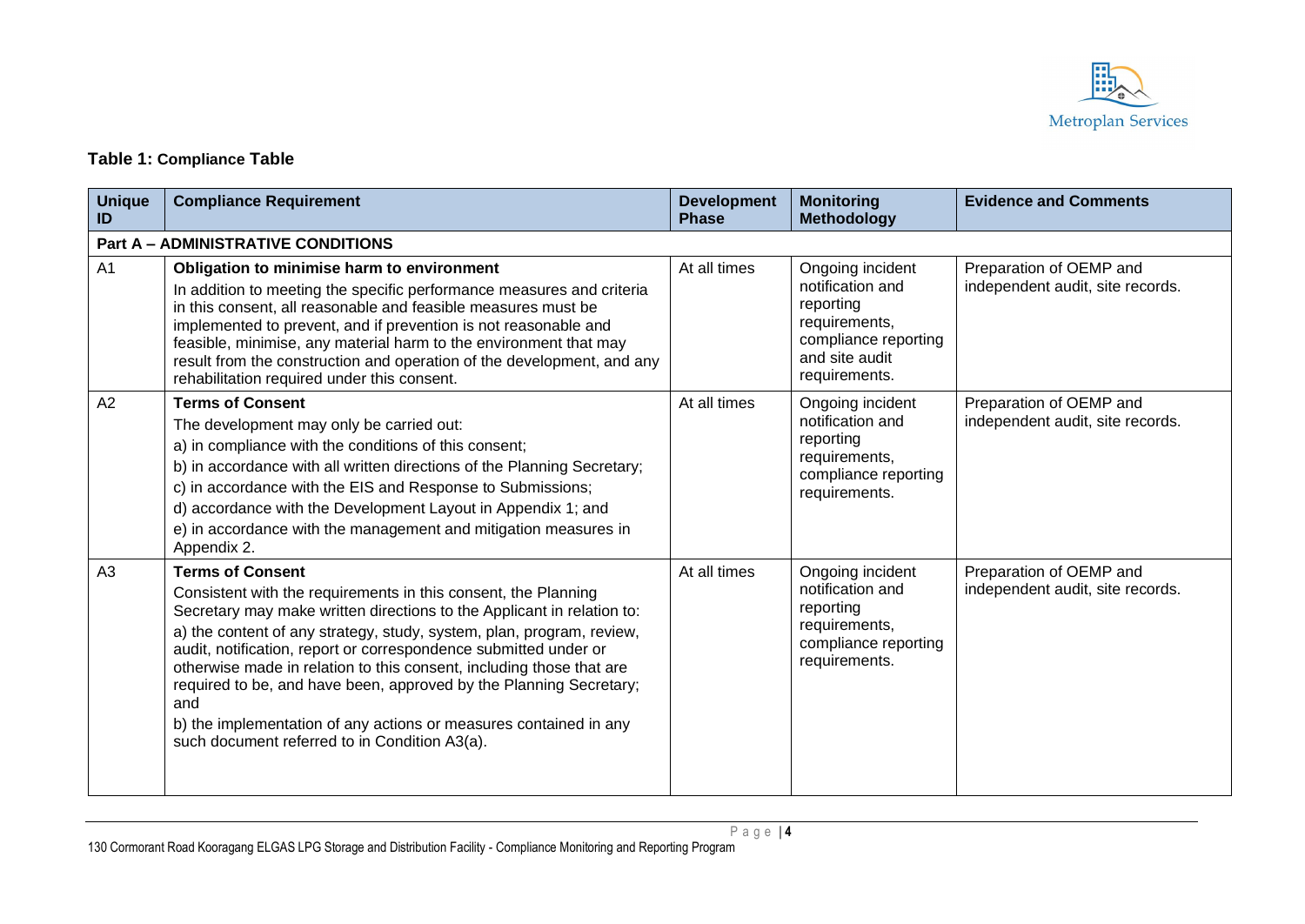

| <b>Unique</b><br>ID | <b>Compliance Requirement</b>                                                                                                                                                                                                                                                                                                                                                                                                                                                                                                                                                                                 | <b>Development</b><br><b>Phase</b> | <b>Monitoring</b><br><b>Methodology</b>                       | <b>Evidence and Comments</b>                                                                                     |
|---------------------|---------------------------------------------------------------------------------------------------------------------------------------------------------------------------------------------------------------------------------------------------------------------------------------------------------------------------------------------------------------------------------------------------------------------------------------------------------------------------------------------------------------------------------------------------------------------------------------------------------------|------------------------------------|---------------------------------------------------------------|------------------------------------------------------------------------------------------------------------------|
| A4                  | <b>Terms of Consent</b><br>The conditions of this consent and directions of the Planning Secretary<br>prevail to the extent of any inconsistency, ambiguity or conflict between<br>them and a document listed in Condition A2(c). In the event of an<br>inconsistency, ambiguity or conflict between any of the documents<br>listed in Condition A2(c), the most recent document prevails to the<br>extent of the inconsistency, ambiguity or conflict.<br>Note: For the purposes of this condition, there will be an inconsistency<br>between documents if it is not possible to comply with both documents, | At all times                       | Ongoing auditing and<br>compliance reporting<br>requirements. | Preparation of OEMP and<br>independent audit, site records.                                                      |
|                     | or in the case of a condition of consent or direction of the Planning<br>Secretary, and a document, if it is not possible to comply with both the<br>condition or direction, and the document.                                                                                                                                                                                                                                                                                                                                                                                                                |                                    |                                                               |                                                                                                                  |
| A <sub>5</sub>      | <b>Limits of Consent - Lapsing</b><br>This consent lapses five years after the date from which it operates<br>unless the development has physically commenced on the land to<br>which the consent applies before that date.                                                                                                                                                                                                                                                                                                                                                                                   | Construction                       | Site inspection                                               | Occupation certificate granted.                                                                                  |
| A <sub>6</sub>      | <b>Limits of Consent - LPG Storage</b><br>The storage of LPG on-site at any given time must not exceed 178<br>tonnes.                                                                                                                                                                                                                                                                                                                                                                                                                                                                                         | At all times                       | Site inspection                                               | <b>Site Audit</b>                                                                                                |
| A7                  | <b>Notification of Commencement</b><br>The date of commencement of each of the following phases of the<br>development must be notified to the Department in writing, at least one<br>month before that date:<br>a) construction;<br>b) operation; and<br>c) cessation of operations                                                                                                                                                                                                                                                                                                                           | Construction<br>and operation      | Written notification                                          | <b>Commencement Dates</b><br>Construction: 16.12.2019<br>a)<br>Operation: 1.9.2020<br>b)<br>Cessation: N/A<br>C) |
| A <sub>8</sub>      | <b>Notification of Commencement</b><br>If the construction or operation of the development is to be staged, the<br>Department must be notified in writing at least one month before the                                                                                                                                                                                                                                                                                                                                                                                                                       | Not staged                         |                                                               |                                                                                                                  |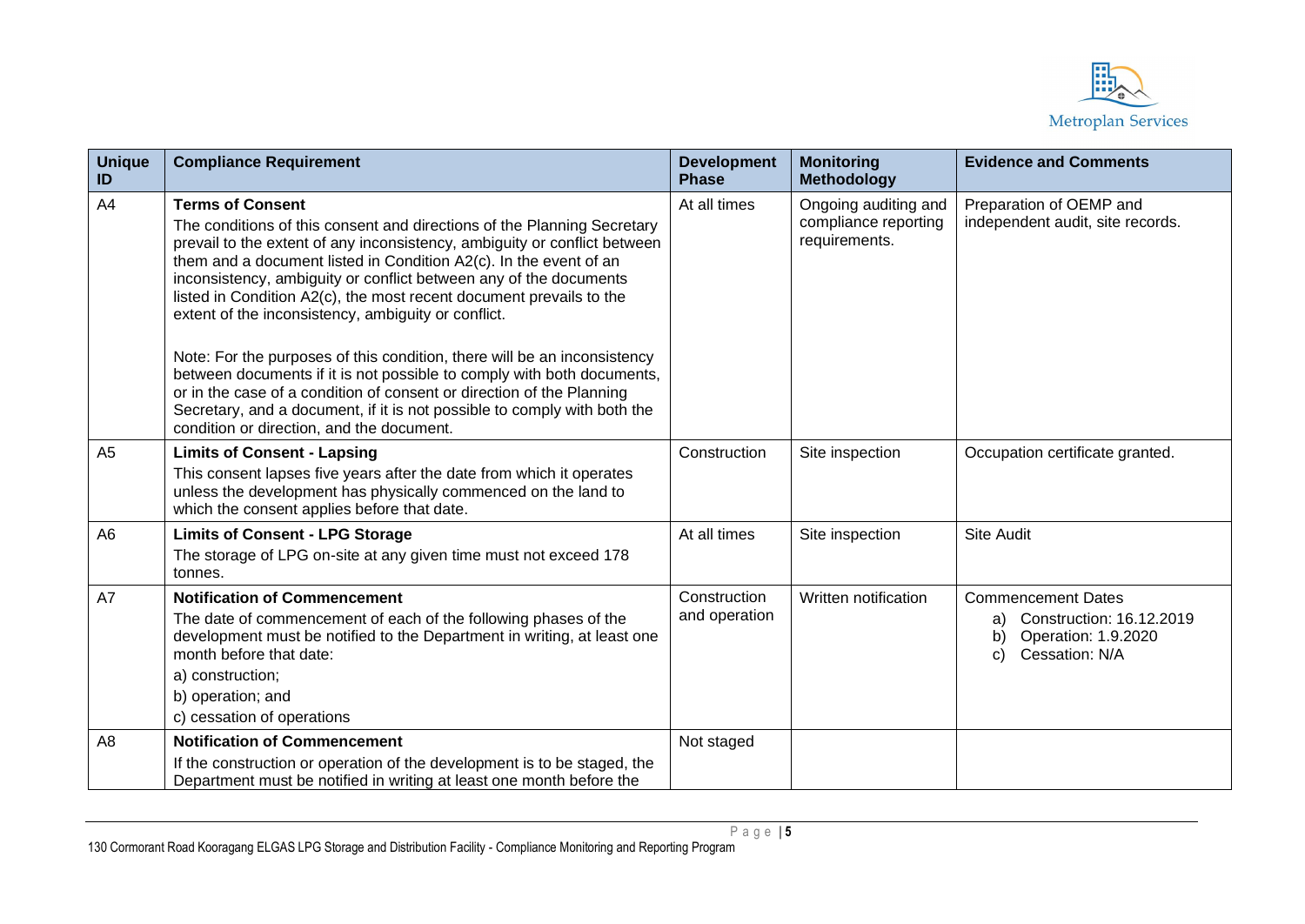

| <b>Unique</b><br>ID | <b>Compliance Requirement</b>                                                                                                                                                                                                                                                                                                                                                                                                                                                                                                                                                                                                                                                                                                                                                                                                                                                                                                                                                                                               | <b>Development</b><br><b>Phase</b>                                                                 | <b>Monitoring</b><br><b>Methodology</b> | <b>Evidence and Comments</b> |
|---------------------|-----------------------------------------------------------------------------------------------------------------------------------------------------------------------------------------------------------------------------------------------------------------------------------------------------------------------------------------------------------------------------------------------------------------------------------------------------------------------------------------------------------------------------------------------------------------------------------------------------------------------------------------------------------------------------------------------------------------------------------------------------------------------------------------------------------------------------------------------------------------------------------------------------------------------------------------------------------------------------------------------------------------------------|----------------------------------------------------------------------------------------------------|-----------------------------------------|------------------------------|
|                     | commencement of each stage, of the date of commencement and the<br>development to be carried out in that stage.                                                                                                                                                                                                                                                                                                                                                                                                                                                                                                                                                                                                                                                                                                                                                                                                                                                                                                             |                                                                                                    |                                         |                              |
| A <sub>9</sub>      | <b>Evidence of Consultation</b><br>Where conditions of this consent require consultation with an identified<br>party, the Applicant must:<br>a) consult with the relevant party prior to submitting the subject<br>document to the Planning Secretary for approval; and<br>b) provide details of the consultation undertaken including: (i) the<br>outcome of that consultation, matters resolved and unresolved; and (ii)<br>details of any disagreement remaining between the party consulted<br>and the Applicant and how the Applicant has addressed the matters<br>not resolved.                                                                                                                                                                                                                                                                                                                                                                                                                                       | <b>No</b><br>consultation<br>required with<br>identified<br>parties other<br>than the<br>Secretary |                                         |                              |
| A10                 | <b>Staging, Combining and Updating Strategies, Plans or Programs</b><br>With the approval of the Planning Secretary, the Applicant may:<br>a) prepare and submit any strategy, plan or program required by this<br>consent on a staged basis (if a clear description is provided as to the<br>specific stage and scope of the development to which the strategy,<br>plan or program applies, the relationship of the stage to any future<br>stages and the trigger for updating the strategy, plan or program);<br>b) combine any strategy, plan or program required by this consent (if a<br>clear relationship is demonstrated between the strategies, plans or<br>programs that are proposed to be combined); and<br>c) update any strategy, plan or program required by this consent (to<br>ensure the strategies, plans and programs required under this consent<br>are updated on a regular basis and incorporate additional measures or<br>amendments to improve the environmental performance of the<br>development | <b>Noted</b>                                                                                       |                                         |                              |
| A11                 | <b>Staging, Combining and Updating Strategies, Plans or Programs</b><br>If the Planning Secretary agrees, a strategy, plan or program may be<br>staged or updated without consultation being undertaken with all<br>parties required to be consulted in the relevant condition in this<br>consent.                                                                                                                                                                                                                                                                                                                                                                                                                                                                                                                                                                                                                                                                                                                          | <b>Noted</b>                                                                                       |                                         |                              |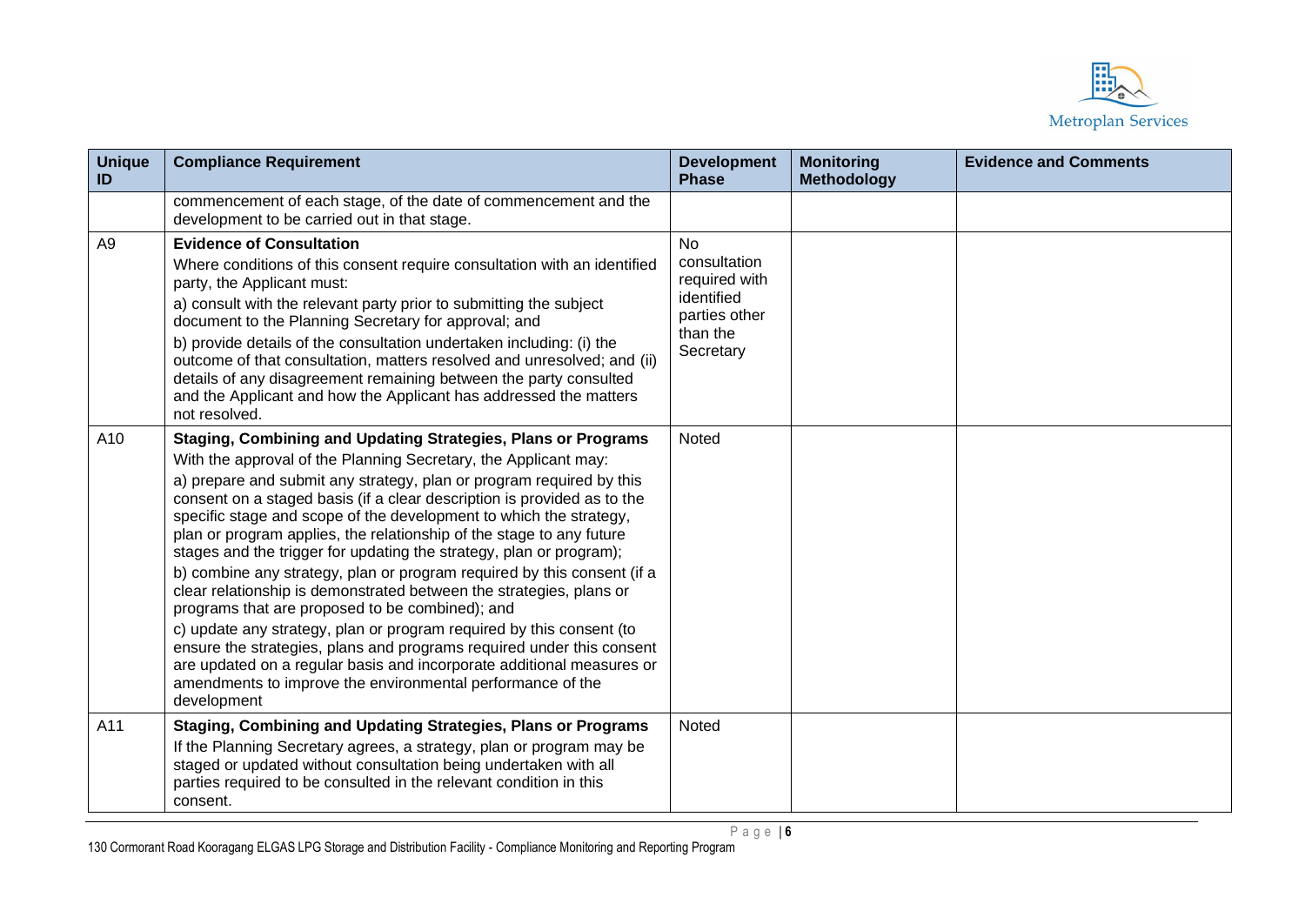

| <b>Unique</b><br>ID | <b>Compliance Requirement</b>                                                                                                                                                                                                                                                                                                                                                                                                                                                                                                                                | <b>Development</b><br><b>Phase</b> | <b>Monitoring</b><br><b>Methodology</b>                        | <b>Evidence and Comments</b>                                  |
|---------------------|--------------------------------------------------------------------------------------------------------------------------------------------------------------------------------------------------------------------------------------------------------------------------------------------------------------------------------------------------------------------------------------------------------------------------------------------------------------------------------------------------------------------------------------------------------------|------------------------------------|----------------------------------------------------------------|---------------------------------------------------------------|
| A12                 | <b>Staging, Combining and Updating Strategies, Plans or Programs</b><br>If approved by the Planning Secretary, updated strategies, plans or<br>programs supersede the previous versions of them and must be<br>implemented in accordance with the condition that requires the<br>strategy, plan or program.                                                                                                                                                                                                                                                  | Noted                              |                                                                |                                                               |
| A13                 | <b>Protection of Public Infrastructure</b><br>Before the commencement of construction, the Applicant must consult<br>with the relevant owner and provider of services that are likely to be<br>affected by the development to make suitable arrangements for access<br>to, diversion, protection and support of the affected infrastructure                                                                                                                                                                                                                  | Construction                       | Consultation with<br>relevant owners and<br>service providers. | Site inspection and construction<br>records. No known issues. |
| A14                 | <b>Protection of Public Infrastructure</b><br>Unless the Applicant and the applicable authority agree otherwise, the<br>Applicant must:<br>a) repair, or pay the full costs associated with repairing, any public<br>infrastructure that is damaged by carrying out the development; and<br>b) relocate, or pay the full costs associated with relocating, any public<br>infrastructure that needs to be relocated as a result of the<br>development. Note: This condition does not apply to any damage to<br>roads caused as a result of general road usage | Construction                       | Consultation with<br>relevant owners and<br>service providers. | Site inspection and construction<br>records. No known issues. |
| A15                 | <b>Demolition</b><br>All demolition must be carried out in accordance with Australian<br>Standard AS 2601-2001 The Demolition of Structures (Standards<br>Australia, 2001)                                                                                                                                                                                                                                                                                                                                                                                   | N/A                                |                                                                | Site was previously vacant.                                   |
| A16                 | <b>Structural Adequacy</b><br>All new buildings and structures, and any alterations or additions to<br>existing buildings and structures, that are part of the development,<br>must be constructed in accordance with the relevant requirements of<br>the BCA.<br>Note:                                                                                                                                                                                                                                                                                      | Construction                       | Site inspection.                                               | Occupation certificate granted.                               |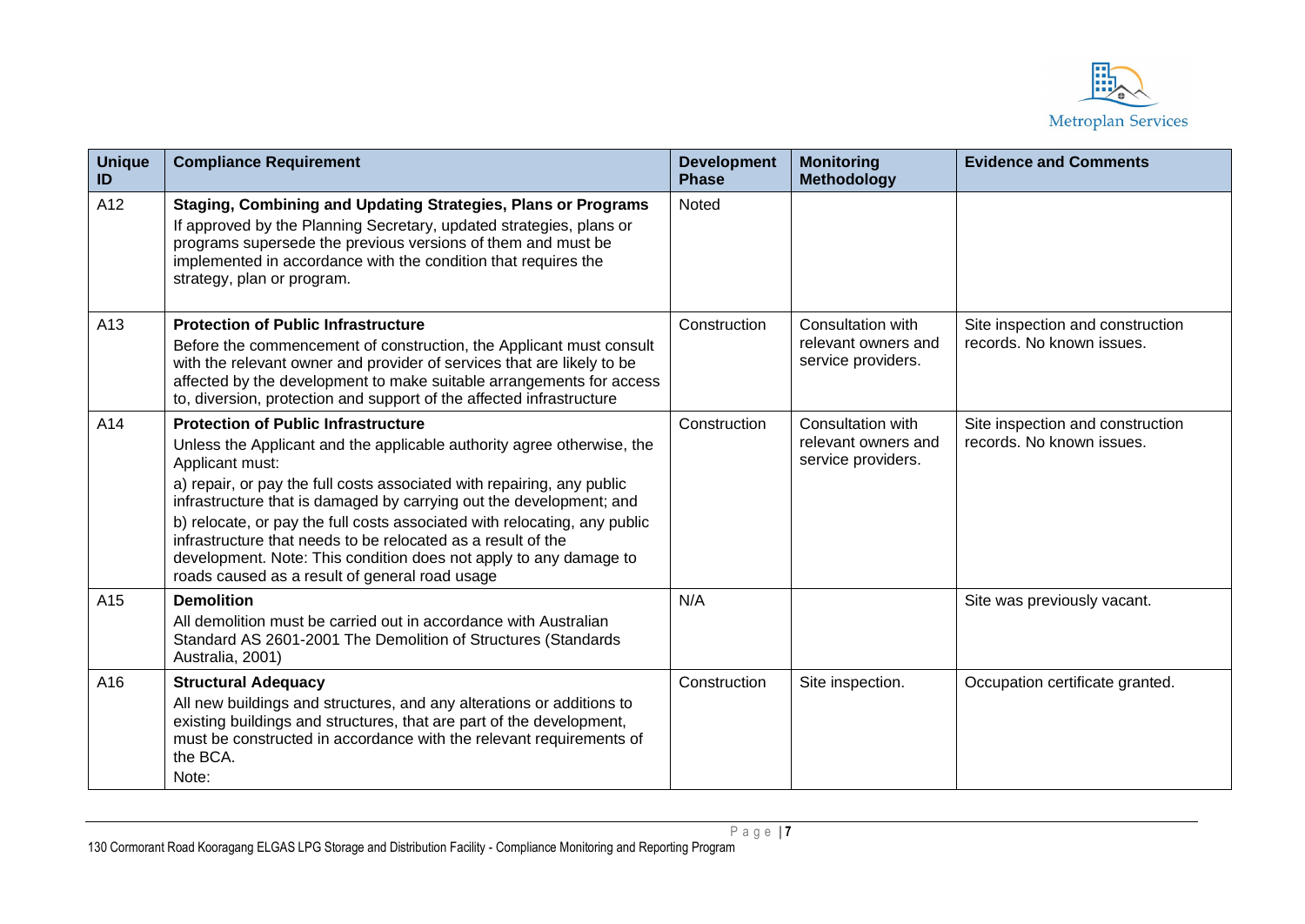

| <b>Unique</b><br>ID | <b>Compliance Requirement</b>                                                                                                                                                                                                                                                                                                                                                                                                          | <b>Development</b><br><b>Phase</b> | <b>Monitoring</b><br><b>Methodology</b>                       | <b>Evidence and Comments</b>                                         |
|---------------------|----------------------------------------------------------------------------------------------------------------------------------------------------------------------------------------------------------------------------------------------------------------------------------------------------------------------------------------------------------------------------------------------------------------------------------------|------------------------------------|---------------------------------------------------------------|----------------------------------------------------------------------|
|                     | • Under Part 6 of the EP&A Act, the Applicant is required to obtain<br>construction and occupation certificates for the proposed building<br>works.<br>• Part 8 of the EP&A Regulation sets out the requirements for the<br>certification of the development                                                                                                                                                                           |                                    |                                                               |                                                                      |
| A17                 | <b>Compliance</b><br>The Applicant must ensure that all of its employees, contractors (and<br>their sub-contractors) are made aware of, and are instructed to comply<br>with, the conditions of this consent relevant to activities they carry out<br>in respect of the development.                                                                                                                                                   | At all times                       | Ongoing auditing and<br>compliance reporting<br>requirements. | Preparation of OEMP and<br>independent audit, site records.          |
| A18                 | <b>Development Contributions</b><br>Before the issue of a construction certificate for any part of the<br>development, a payment of a levy of 1% of the proposed cost of<br>carrying out the development must be paid to Council under section<br>7.12 of the EP&A Act.                                                                                                                                                                | Construction                       | Prior to issue of CC                                          | Payment made to NCC on<br>26.11.2019 R/No. 2019/0194<br>\$19,262.01. |
| A19                 | Operation of plant and equipment<br>All plant and equipment used on site, or to monitor the performance of<br>the development must be: a) maintained in a proper and efficient<br>condition; and b) operated in a proper and efficient manner.                                                                                                                                                                                         | At all times                       | Ongoing auditing and<br>compliance reporting<br>requirements. | Preparation of OEMP and<br>independent audit, site records.          |
| A20                 | <b>External Walls and Cladding</b><br>The external walls of all buildings including additions to existing<br>buildings must comply with the relevant requirements of the BCA.                                                                                                                                                                                                                                                          | Construction                       | Site inspection                                               | Occupation certificate granted.                                      |
| A21                 | <b>External Walls and Cladding</b><br>Before the issue of a Construction Certificate and an Occupation<br>Certificate, the Applicant must provide the Certifying Authority with<br>documented evidence that the products and systems proposed for use<br>or used in the construction of external walls including finishes and<br>claddings such as synthetic or aluminium composite panels comply<br>with the requirements of the BCA. | Construction                       | Site inspection                                               | Occupation certificate granted.                                      |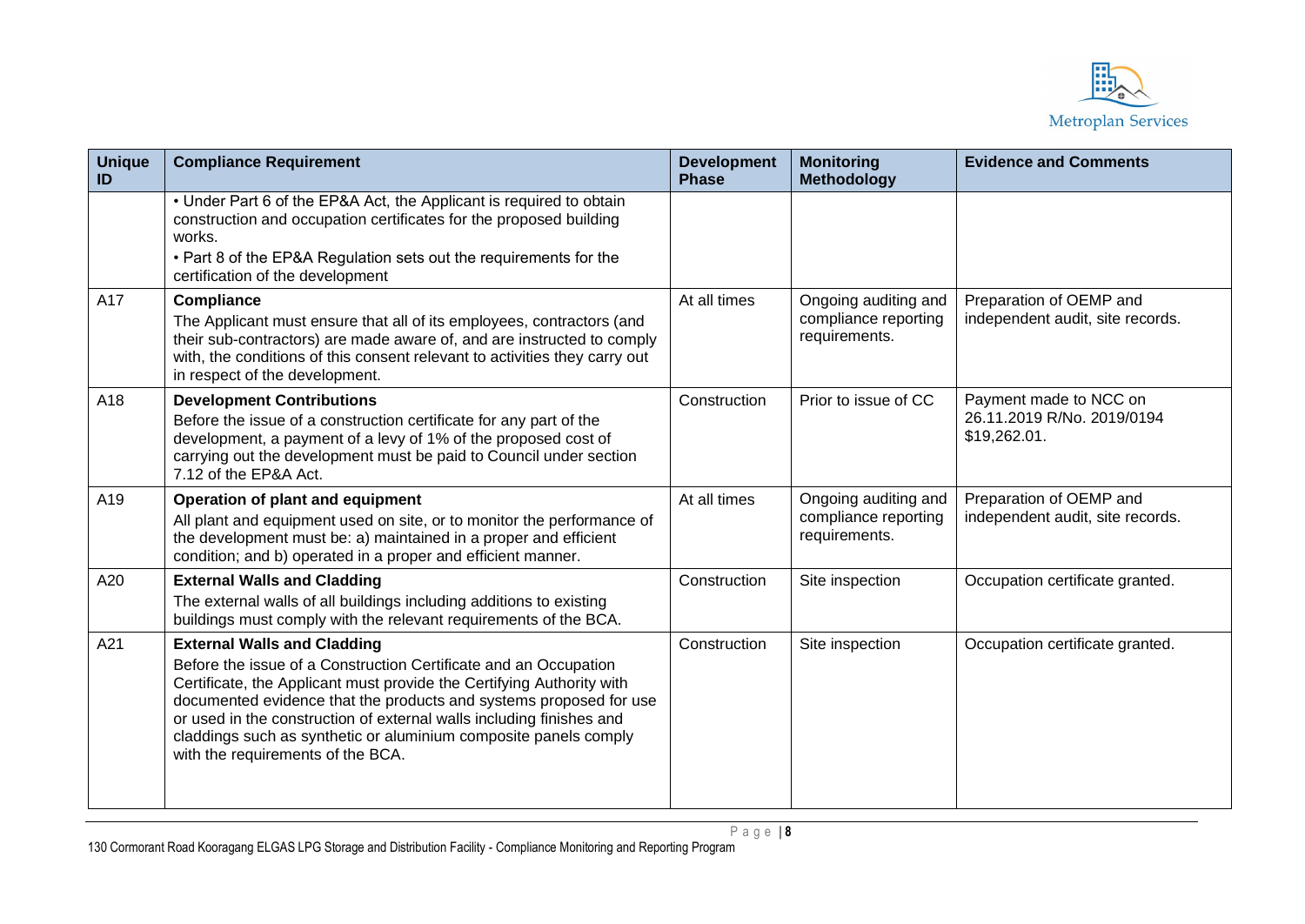

| <b>Unique</b><br>ID | <b>Compliance Requirement</b>                                                                                                                                                                                                                                                                                                                                                                                                                                                                                                                                                                                                                                                                                                                                                                             | <b>Development</b><br><b>Phase</b> | <b>Monitoring</b><br><b>Methodology</b>                                 | <b>Evidence and Comments</b> |
|---------------------|-----------------------------------------------------------------------------------------------------------------------------------------------------------------------------------------------------------------------------------------------------------------------------------------------------------------------------------------------------------------------------------------------------------------------------------------------------------------------------------------------------------------------------------------------------------------------------------------------------------------------------------------------------------------------------------------------------------------------------------------------------------------------------------------------------------|------------------------------------|-------------------------------------------------------------------------|------------------------------|
| A22                 | <b>External Walls and Cladding</b><br>The Applicant must provide a copy of the documentation given to the<br>Certifying Authority under Condition A21 to the Planning Secretary<br>within seven days after the Certifying Authority accepts it                                                                                                                                                                                                                                                                                                                                                                                                                                                                                                                                                            | Construction                       | Construction<br>documentation<br>provided to Secretary                  | Sent 29.5.2020               |
| A23                 | <b>Utilities and Services</b><br>Before the construction of any utility works associated with the<br>development, the Applicant must obtain relevant approvals from<br>service providers.                                                                                                                                                                                                                                                                                                                                                                                                                                                                                                                                                                                                                 | Construction                       | Relevant approvals<br>obtained from<br>owners and service<br>providers. | Construction records         |
| A24                 | <b>Utilities and Services</b><br>Before the commencement of operation of the development, the<br>Applicant must obtain a Compliance Certificate for water and sewerage<br>infrastructure servicing of the site under section 50 of the Hunter Water<br>Act 1991.                                                                                                                                                                                                                                                                                                                                                                                                                                                                                                                                          | Operation                          | Hunter Water S50<br>Certificate                                         | Site records                 |
| A25                 | <b>Utilities and Services</b><br>Before the issue of a Subdivision or Construction Certificate for any<br>stage of the development the Applicant (whether or not a constitutional<br>corporation) is to provide evidence, satisfactory to the Certifying<br>Authority, that arrangements have been made for:<br>a) the installation of fibre-ready facilities to all individual lots and/or<br>premises in a real estate development project to enable fibre to be<br>readily connected to any premises that is being or may be constructed<br>on those lots; and<br>b) the provision of fixed-line telecommunications infrastructure in the<br>fibre-ready facilities to all individual lots and/or premises in a real<br>estate development project demonstrated through an agreement with a<br>carrier | Construction                       | <b>Documentation</b><br>provided to Certifier                           | <b>Construction records</b>  |
| A26                 | <b>Utilities and Services</b><br>The Applicant must demonstrate that the carrier has confirmed in<br>writing they are satisfied that the fibre ready facilities are fit for purpose                                                                                                                                                                                                                                                                                                                                                                                                                                                                                                                                                                                                                       | Construction                       | Correspondence<br>from carrier                                          | <b>Construction records</b>  |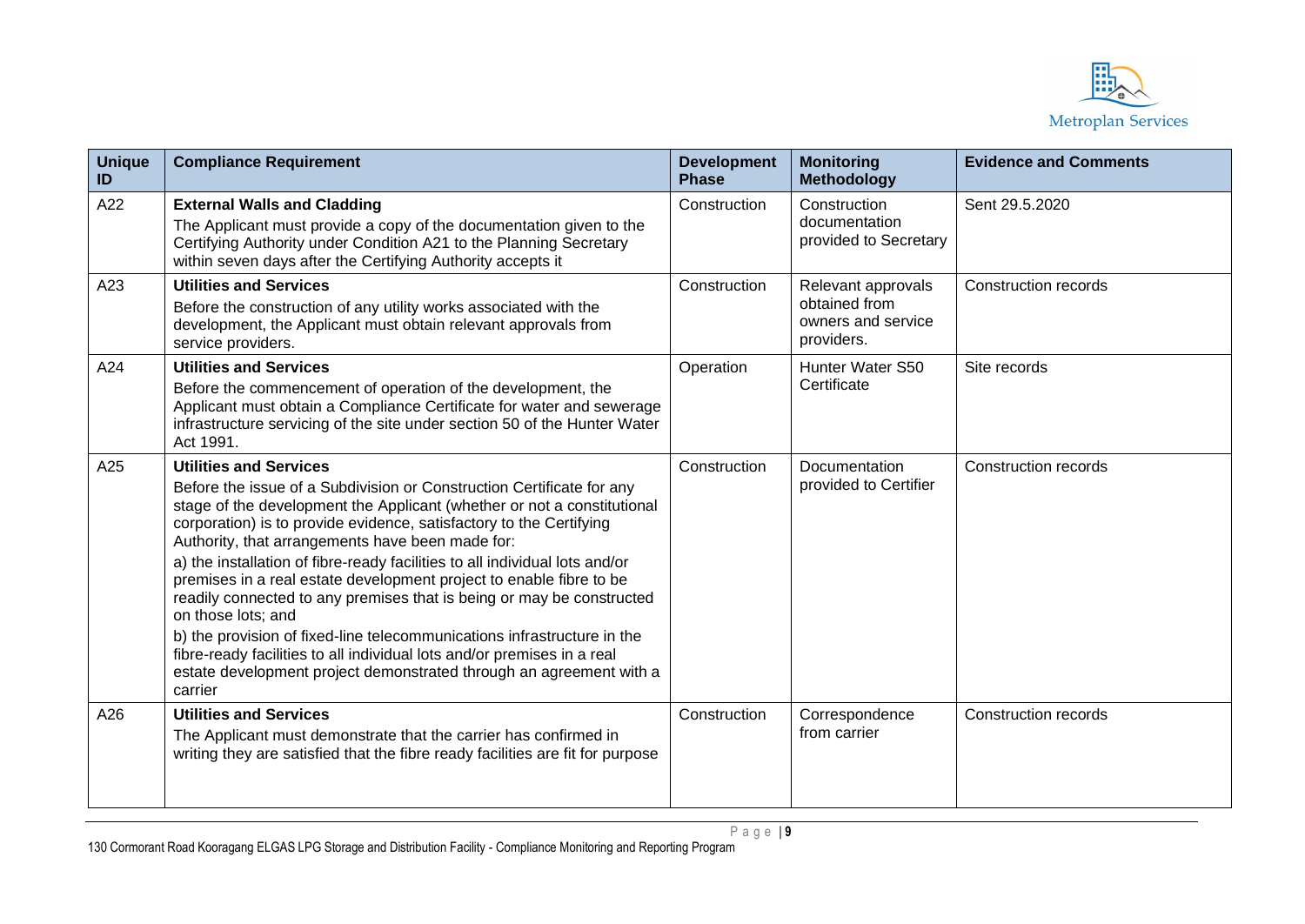

| <b>Unique</b><br>ID | <b>Compliance Requirement</b>                                                                                                                                                                                                                                                                                                                                                                                                                    | <b>Development</b><br><b>Phase</b> | <b>Monitoring</b><br><b>Methodology</b>          | <b>Evidence and Comments</b> |
|---------------------|--------------------------------------------------------------------------------------------------------------------------------------------------------------------------------------------------------------------------------------------------------------------------------------------------------------------------------------------------------------------------------------------------------------------------------------------------|------------------------------------|--------------------------------------------------|------------------------------|
| A27                 | <b>Work As Executed Plans</b><br>Before the issue of the final Occupation Certificate, works-as executed<br>drawings signed by a registered surveyor demonstrating that the<br>stormwater drainage and finished ground levels have been constructed<br>as approved, must be submitted to the PCA                                                                                                                                                 | Construction                       | WAE plans                                        | Construction records         |
| A28                 | <b>Applicability of Guidelines</b><br>References in the conditions of this consent to any guideline, protocol,<br>Australian Standard or policy are to such guidelines, protocols,<br>Standards or policies in the form they are in as at the date of this<br>consent.                                                                                                                                                                           | Noted                              |                                                  |                              |
| A29                 | <b>Applicability of Guidelines</b><br>However, consistent with the conditions of this consent and without<br>altering any limits or criteria in this consent, the Planning Secretary<br>may, when issuing directions under this consent in respect of ongoing<br>monitoring and management obligations, require compliance with an<br>updated or revised version of such a guideline, protocol, Standard or<br>policy, or a replacement of them. | Noted                              |                                                  |                              |
| AN <sub>1</sub>     | <b>Advisory Notes</b><br>All licences, permits, approvals and consents as required by law must<br>be obtained and maintained as required for the development. No<br>condition of this consent removes any obligation to obtain, renew or<br>comply with such licences, permits, approvals and consents.                                                                                                                                          | Noted                              |                                                  |                              |
|                     | <b>Part B - SPECIFIC ENVIRONMENTAL CONDITIONS</b>                                                                                                                                                                                                                                                                                                                                                                                                |                                    |                                                  |                              |
| <b>B1</b>           | <b>Terms of Approval</b><br>The Applicant must implement all recommendations listed in the PHA.                                                                                                                                                                                                                                                                                                                                                  | Construction<br>and operation      | Ongoing monitoring<br>of OEMP and Site<br>Audit. | Site Audit and OEMP          |
| <b>B2</b>           | <b>Terms of Approval</b><br>No commercial development on Lot 1 DP 1195449 shall be located<br>within the 5 per million per year individual fatality risk contour shown in<br>Figure 5 of the PHA                                                                                                                                                                                                                                                 | Construction                       | Ongoing monitoring<br>of OEMP and Site<br>Audit. | Site Audit and OEMP          |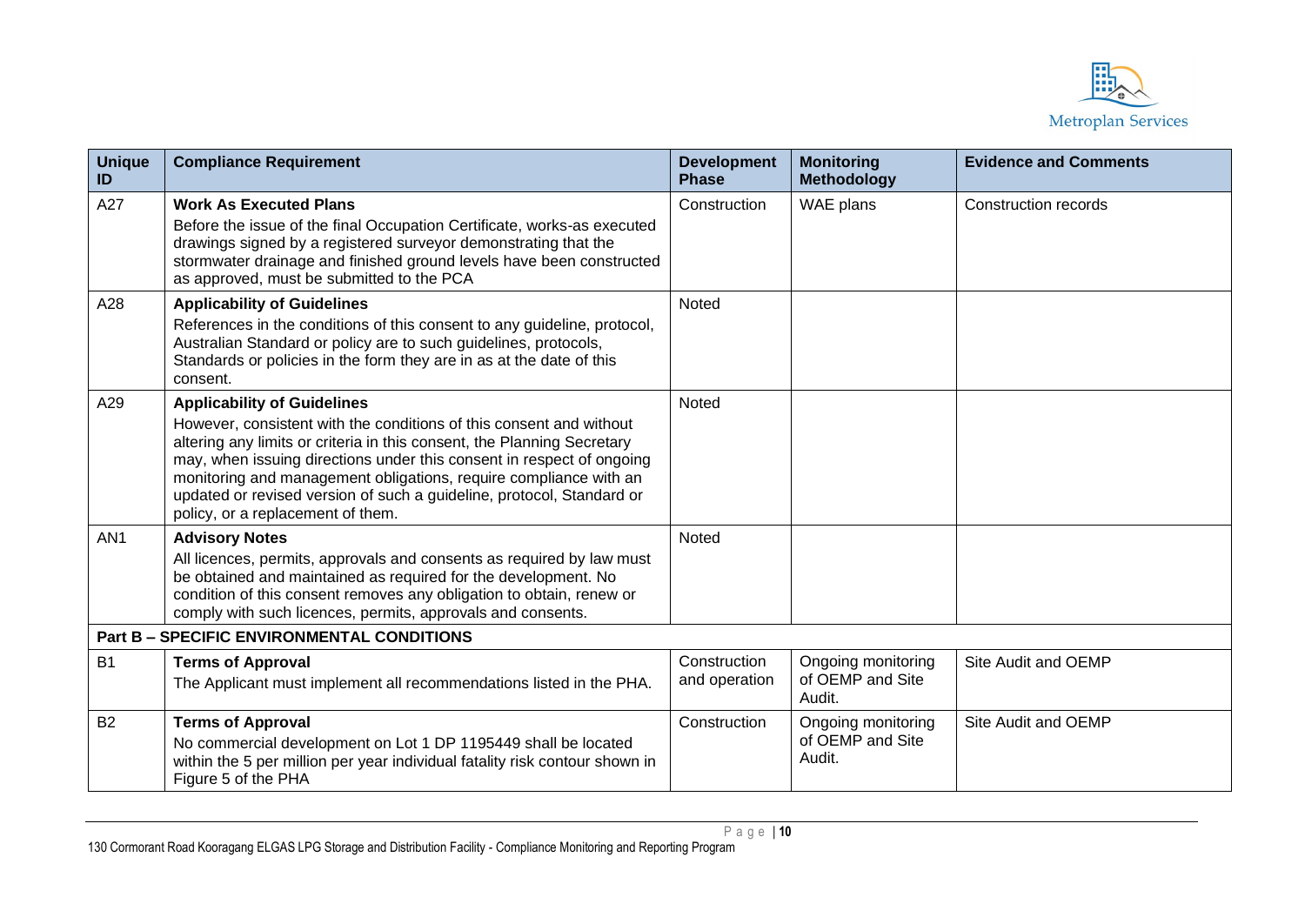

| <b>Unique</b><br>ID | <b>Compliance Requirement</b>                                                                                                                                                                                                                                                                                                                         | <b>Development</b><br><b>Phase</b> | <b>Monitoring</b><br><b>Methodology</b> | <b>Evidence and Comments</b>                                           |
|---------------------|-------------------------------------------------------------------------------------------------------------------------------------------------------------------------------------------------------------------------------------------------------------------------------------------------------------------------------------------------------|------------------------------------|-----------------------------------------|------------------------------------------------------------------------|
| B <sub>3</sub>      | <b>Pre-Construction</b><br>At least one month prior to the commencement of construction, the<br>Applicant must prepare and submit for the approval of the Planning<br>Secretary the following studies:<br>(a) A Fire Safety Study prepared in accordance with the Department's<br>Hazardous Industry Advisory Paper No 2 Fire Safety Study Guidelines | Pre-<br>construction               | Secretary approval.                     | Approval letter obtained from the<br>Secretary dated 10 December 2019. |
|                     | and the NSW Government's Best Practice Guidelines for<br>Contaminated Water Retention and Treatment Systems;                                                                                                                                                                                                                                          |                                    |                                         |                                                                        |
|                     | (b) A Hazard Operability Study for the development chaired by a<br>suitably qualified person independent of the development. The study<br>must be carried out in accordance with the Department's Hazardous<br>Industry Advisory Paper No 8 HAZOP Guidelines;                                                                                         |                                    |                                         |                                                                        |
|                     | (c) A Final Hazard Analysis of the development, prepared in<br>accordance with the Department's Hazardous Industry Advisory Paper<br>No 6 Hazard Analysis. The final Hazard Analysis must                                                                                                                                                             |                                    |                                         |                                                                        |
|                     | (i) report on the implementation of the recommendation under<br>Condition B1; and                                                                                                                                                                                                                                                                     |                                    |                                         |                                                                        |
|                     | (ii) develop a Risk Reduction Program to minimise the risk to adjoining<br>land.                                                                                                                                                                                                                                                                      |                                    |                                         |                                                                        |
|                     | (d) A Construction Safety Study prepared in accordance with the<br>Department's Hazardous Industry Advisory Paper No 7 Construction<br>Safety                                                                                                                                                                                                         |                                    |                                         |                                                                        |
| <b>B4</b>           | <b>Pre-Commissioning</b>                                                                                                                                                                                                                                                                                                                              | Pre-start up                       | Secretary approval.                     | Approval letter from the Secretary                                     |
|                     | No later than two months prior to the commencement of<br>commissioning of the development, or within such further period as the<br>Planning Secretary may agree, the applicant must submit for the<br>approval of the Planning Secretary plans and systems as set out under<br>subsections (a) and (b) below. Commissioning must not commence         |                                    |                                         | dated 5 May 2020.                                                      |
|                     | until approval has been given by the Planning Secretary.                                                                                                                                                                                                                                                                                              |                                    |                                         |                                                                        |
|                     | (a) a consolidated comprehensive Emergency Plan and detailed<br>emergency procedures for all developments within Lot 1 DP 1195449.                                                                                                                                                                                                                    |                                    |                                         |                                                                        |
|                     | The plan must address evacuation procedures for neighbouring                                                                                                                                                                                                                                                                                          |                                    |                                         |                                                                        |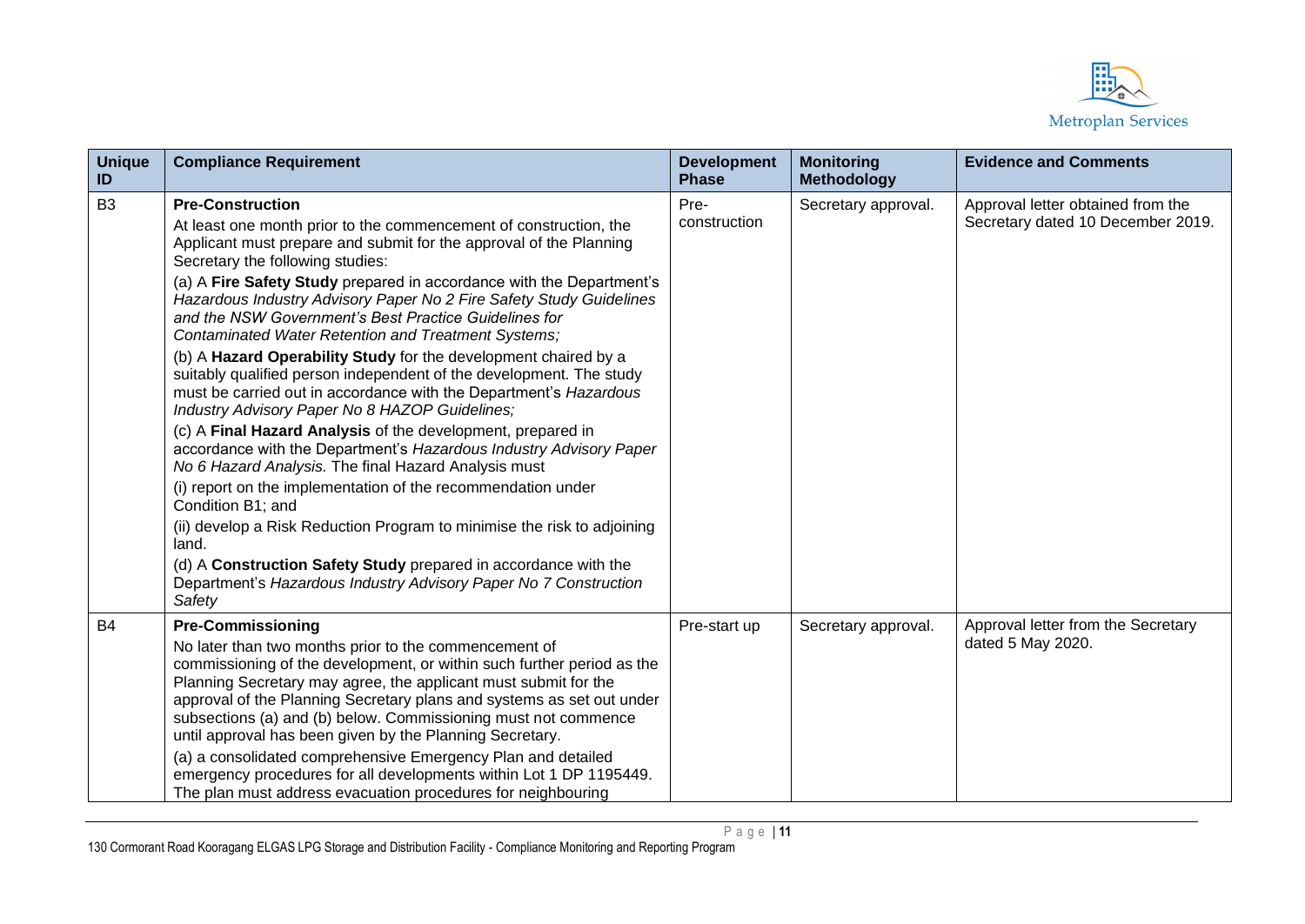

| <b>Unique</b><br>ID | <b>Compliance Requirement</b>                                                                                                                                                                                                                                                                                                                                                                                                                                                                                                                                                                             | <b>Development</b><br><b>Phase</b> | <b>Monitoring</b><br><b>Methodology</b>                                                                                                               | <b>Evidence and Comments</b>                                                                                  |
|---------------------|-----------------------------------------------------------------------------------------------------------------------------------------------------------------------------------------------------------------------------------------------------------------------------------------------------------------------------------------------------------------------------------------------------------------------------------------------------------------------------------------------------------------------------------------------------------------------------------------------------------|------------------------------------|-------------------------------------------------------------------------------------------------------------------------------------------------------|---------------------------------------------------------------------------------------------------------------|
|                     | facilities occupying Lot 1 DP 1195449. The Plan must be prepared in<br>accordance with the Department's Hazardous industry Planning<br>Advisory Paper No 1 Emergency Planning and in consultation with<br>neighbouring facilities occupying Lot 1 DP 1195449.<br>(b) a document setting out a comprehensive safety management<br>system, covering all on site operations and associated transport<br>activities involving hazardous materials. The safety management<br>system must be developed in accordance with the Department's<br>Hazardous Industry Planning Advisory Paper No 9 Safety Management |                                    |                                                                                                                                                       |                                                                                                               |
| <b>B5</b>           | Pre-start up<br>One month prior to the commencement of operation, the Applicant<br>must submit to the Planning Secretary, a Pre-Start up Compliance<br>Report detailing compliance with conditions B3 and B4 on this consent<br>including:<br>(a) dates of study/plan/system submission, approval, commencement<br>of construction and commissioning<br>(b) actions taken or proposed to implement recommendations made in<br>the studies/plans/systems, and<br>(c) responses to any requirement imposed by the Planning Secretary<br>under Condition A2(b)                                               | Pre-start up                       | Secretary approval                                                                                                                                    | Approval letters obtained from the<br>Secretary as per above.                                                 |
| <b>B6</b>           | Post-start up<br>Three months after the commencement of operation of the<br>development, the Applicant must submit to the Planning Secretary a<br>post start up compliance report verifying that:<br>(a) the Emergency Plan required under Condition B4(a) is effectively in<br>place and that at least one emergency exercise has been conducted;<br>and<br>(b) The Safety Management System required under Condition B4(b)<br>has been fully implemented and that records required by the system<br>are being kept                                                                                      | Post-start up                      | Future post-start up<br>compliance report to<br>include evidence of<br>emergency exercise<br>and implementation<br>of safety<br>management<br>system. | Not yet triggered - future compliance<br>report due 3 months after<br>commencement date - 1 September<br>2020 |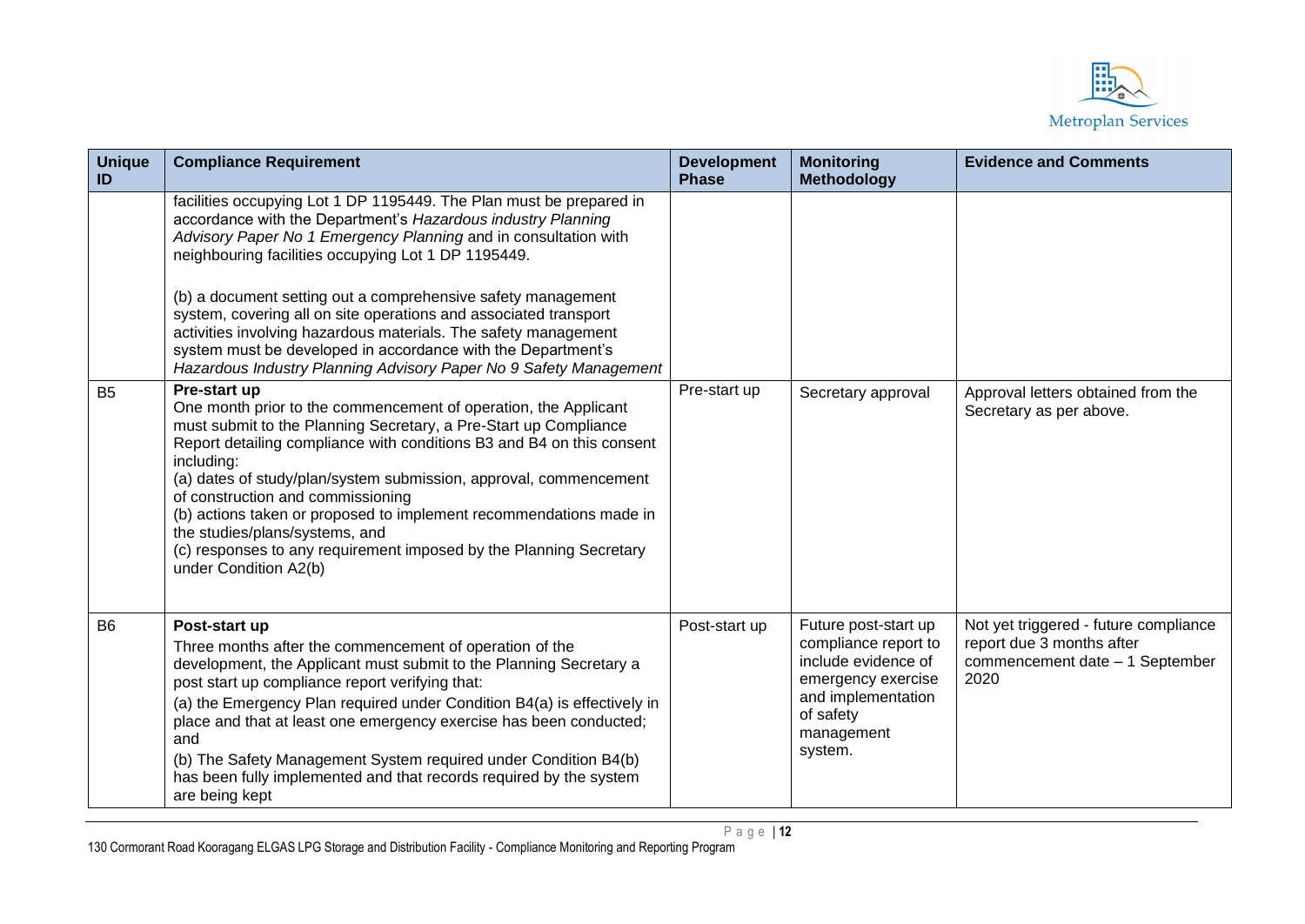

| <b>Unique</b><br>ID | <b>Compliance Requirement</b>                                                                                                                                                                                                                                                                                                                                                                                                                                                                                                                                                                                                                                                                                                                                                                                                | <b>Development</b><br><b>Phase</b> | <b>Monitoring</b><br>Methodology                                                                          | <b>Evidence and Comments</b>                                                                         |
|---------------------|------------------------------------------------------------------------------------------------------------------------------------------------------------------------------------------------------------------------------------------------------------------------------------------------------------------------------------------------------------------------------------------------------------------------------------------------------------------------------------------------------------------------------------------------------------------------------------------------------------------------------------------------------------------------------------------------------------------------------------------------------------------------------------------------------------------------------|------------------------------------|-----------------------------------------------------------------------------------------------------------|------------------------------------------------------------------------------------------------------|
| <b>B7</b>           | <b>Hazard Audit</b><br>Within 12 months after the commencement of the operation and every<br>three years thereafter, or at such intervals as the Planning Secretary<br>may agree,<br>the Applicant must carry out a comprehensive Hazard Audit of the<br>development. The Audits must:<br>(a) be carried out at the Applicant's expense by a qualified person or<br>team who have been approved by the Planning Secretary;<br>(b) be carried out in accordance with the Department's Hazardous<br>Industry Planning Advisory Paper No 5 Hazard Audit Guidelines<br>(c) include a review of the site Safety Management System and a<br>review of all entries made in the incident register since the previous<br>audit: and<br>(d) report on the implementation of the Risk Reduction Program<br>required under Condition B3. | Post-start up                      | <b>Hazard Audits and</b><br>review of safety<br>management system<br>to be included in<br>future reports. | Not yet triggered. Hazard Audit due<br>52 weeks post commencement, then<br>every 3 years thereafter. |
| B <sub>8</sub>      | <b>Hazard Audit</b><br>Within one month of completing each audit carried out in accordance<br>with Condition B7, the applicant must submit a report to the satisfaction<br>of the Planning Secretary for approval. The audit report must be<br>accompanied by a program for the implementation of all<br>recommendations made in the audit report. If the Applicant intends to<br>defer the implementation of a recommendation, reasons must be<br>documented.                                                                                                                                                                                                                                                                                                                                                               | Post-start up                      | Secretary approval                                                                                        | Not yet triggered. Hazard Audit due<br>52 weeks post commencement, then<br>every 3 years thereafter. |
| B <sub>9</sub>      | <b>Further Requirements</b><br>The Applicant must store all chemicals, fuels and oils used on-site in<br>accordance with: a) the requirements of all relevant Australian<br>Standards; and b) the NSW EPA's 'Storing and Handling of Liquids: the<br>Environmental Protection - Participants Manual' if the chemicals are<br>liquids                                                                                                                                                                                                                                                                                                                                                                                                                                                                                         | Post-start up                      | <b>Hazard Audits and</b><br>review of safety<br>management system<br>to be included in<br>future reports. |                                                                                                      |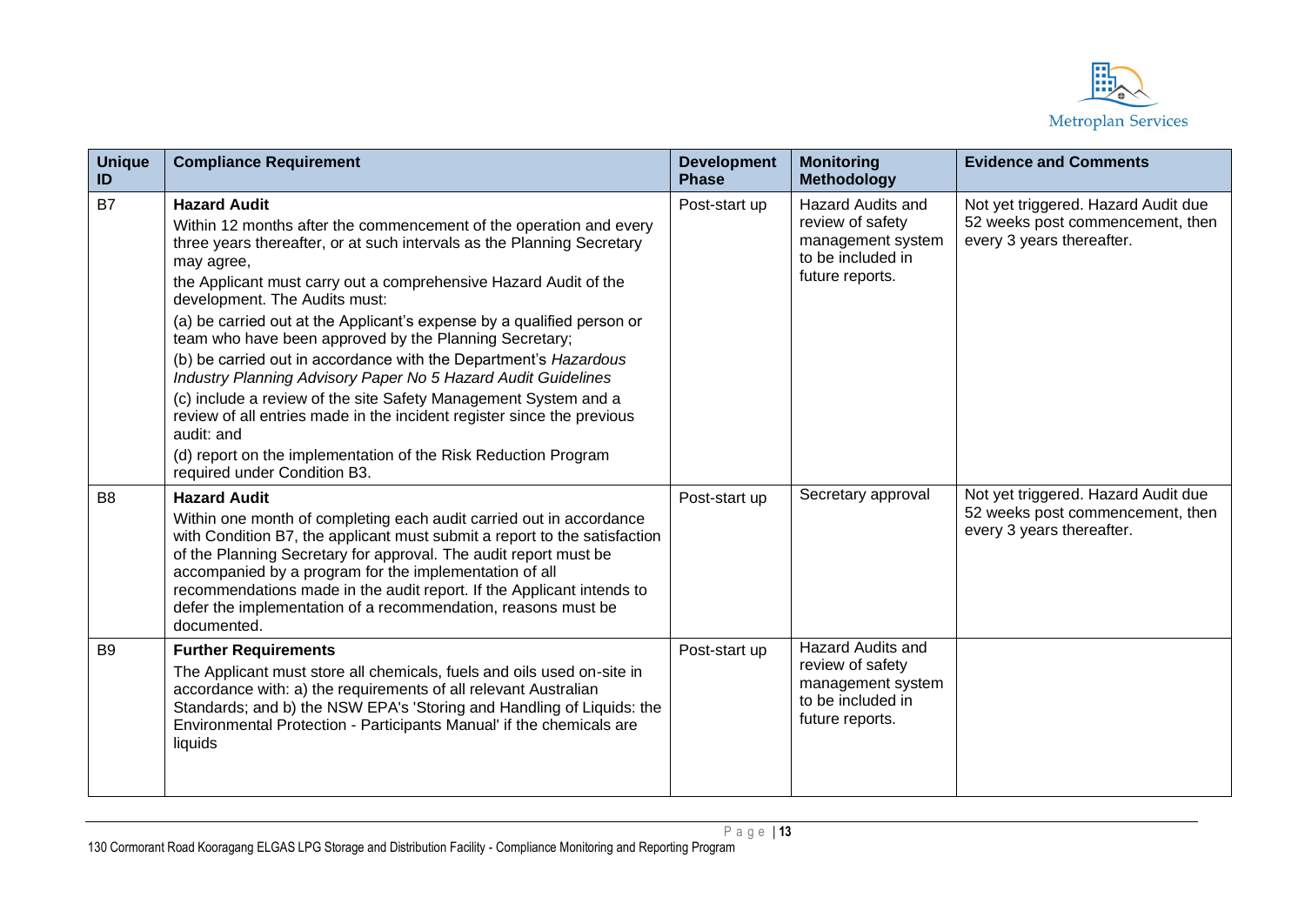

| <b>Unique</b><br>ID | <b>Compliance Requirement</b>                                                                                                                                                                                                                                                                                                                                                                                                                   | <b>Development</b><br><b>Phase</b> | <b>Monitoring</b><br><b>Methodology</b>                   | <b>Evidence and Comments</b>    |
|---------------------|-------------------------------------------------------------------------------------------------------------------------------------------------------------------------------------------------------------------------------------------------------------------------------------------------------------------------------------------------------------------------------------------------------------------------------------------------|------------------------------------|-----------------------------------------------------------|---------------------------------|
|                     |                                                                                                                                                                                                                                                                                                                                                                                                                                                 |                                    |                                                           |                                 |
| <b>B10</b>          | <b>Further Requirements</b><br>In the event of an inconsistency between the requirements of<br>conditions B9(a) and B9(b), the most stringent requirement must<br>prevail to the extent of the inconsistency.                                                                                                                                                                                                                                   | Noted                              |                                                           |                                 |
| <b>B11</b>          | <b>Dangerous Goods</b>                                                                                                                                                                                                                                                                                                                                                                                                                          | Operation                          | <b>Hazard Audits and</b><br>review of safety              |                                 |
|                     | Dangerous goods, as defined by the Australian Dangerous Goods<br>Code, must be stored and handled strictly in accordance with: a) all<br>relevant Australian Standards; b) for liquids, a minimum bund volume<br>requirement of 110% of the volume of the largest single stored volume<br>within the bund; and c) the Environment Protection Manual for<br>Authorised Officers: Bunding and Spill Management- technical bulletin<br>(EPA, 1997) |                                    | management system<br>to be included in<br>future reports. |                                 |
| <b>B12</b>          | <b>Dangerous Goods</b>                                                                                                                                                                                                                                                                                                                                                                                                                          | <b>Noted</b>                       |                                                           |                                 |
|                     | In the event of an inconsistency between the requirements of<br>conditions B11(a) to B11(c), the most stringent requirement must<br>prevail to the extent of the inconsistency.                                                                                                                                                                                                                                                                 |                                    |                                                           |                                 |
| <b>B13</b>          | <b>Construction Traffic Management Plan</b>                                                                                                                                                                                                                                                                                                                                                                                                     | Construction                       | Details provided to                                       | Site records. No known issues.  |
|                     | The Applicant must prepare a Construction Traffic Management Plan<br>for the development which details road safety and network efficiency<br>measures and heavy vehicle routes, access and parking<br>arrangements. Details must be included in the application for a<br><b>Construction Certificate</b>                                                                                                                                        |                                    | Certifier at CC stage.                                    |                                 |
| <b>B14</b>          | <b>Roadworks and Access</b>                                                                                                                                                                                                                                                                                                                                                                                                                     | At all times                       | Site inspection.                                          | Occupation certificate granted. |
|                     | The Applicant must ensure internal roads, driveways and parking<br>(including grades, turn paths, sight distance requirements, aisle widths,<br>aisle lengths and parking bay dimensions) associated with the<br>development are constructed and maintained in accordance with the<br>latest version of AS 2890.1:2004 Parking facilities Off-street car<br>parking (Standards Australia, 2004) and AS 2890.2:2002 Parking                      |                                    |                                                           |                                 |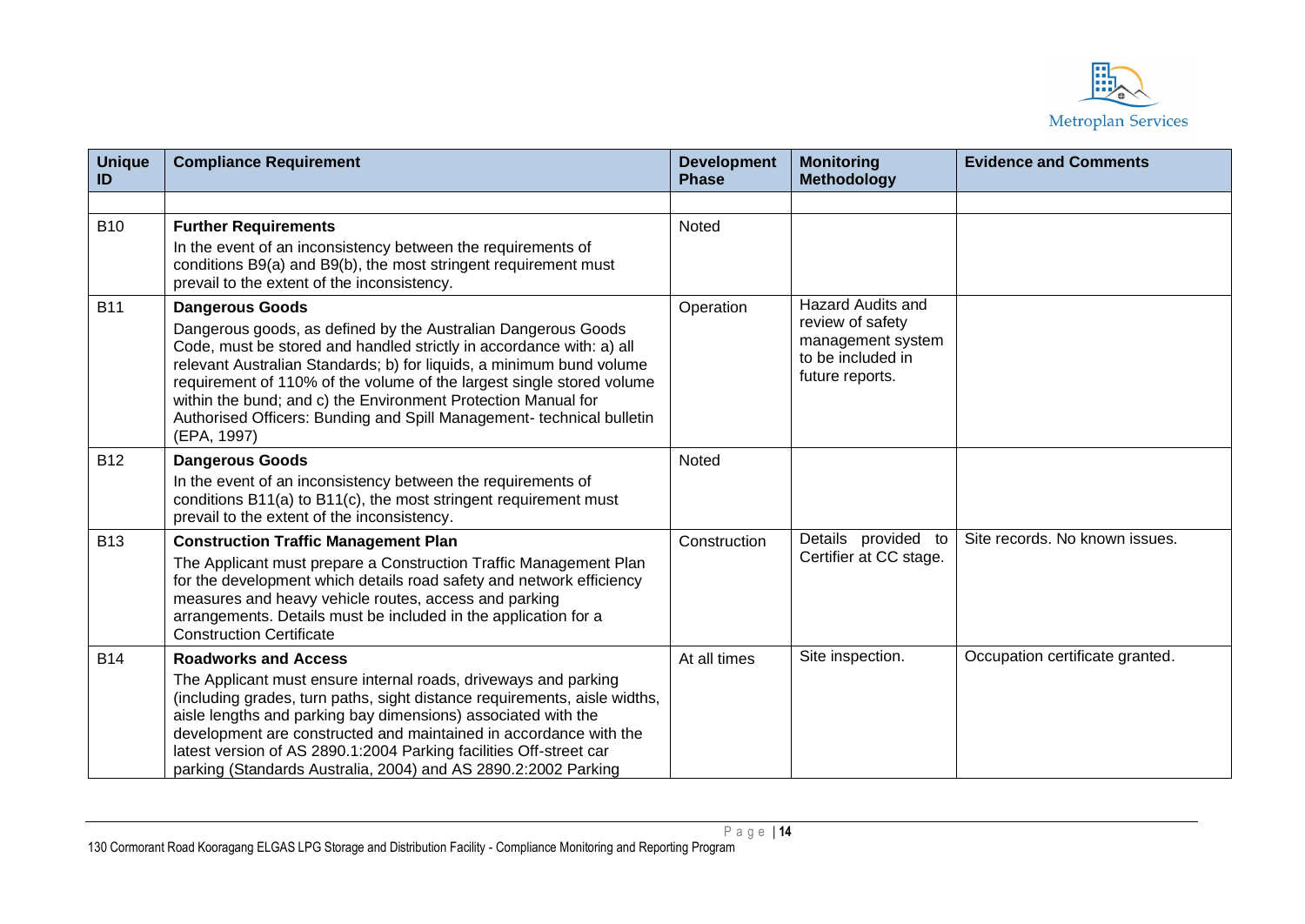

| <b>Unique</b><br>ID | <b>Compliance Requirement</b>                                                                                                                                                                                                                                                                                                                                                                                                                                 | <b>Development</b><br><b>Phase</b> | <b>Monitoring</b><br><b>Methodology</b> | <b>Evidence and Comments</b>        |
|---------------------|---------------------------------------------------------------------------------------------------------------------------------------------------------------------------------------------------------------------------------------------------------------------------------------------------------------------------------------------------------------------------------------------------------------------------------------------------------------|------------------------------------|-----------------------------------------|-------------------------------------|
|                     | facilities Off-street commercial vehicle facilities (Standards Australia,<br>2002).                                                                                                                                                                                                                                                                                                                                                                           |                                    |                                         |                                     |
| <b>B15</b>          | <b>Roadworks and Access</b><br>All road works associated with the development must be undertaken at<br>full cost to the Applicant.                                                                                                                                                                                                                                                                                                                            | Construction                       | Completed                               | Site records                        |
| <b>B16</b>          | <b>Roadworks and Access</b><br>The Applicant must ensure the swept path of the longest vehicle<br>entering and exiting the site, as well as manoeuvrability through the<br>site, is in accordance with the relevant AUSTROADS guidelines.                                                                                                                                                                                                                     | At all times                       | Site inspection                         | Site records                        |
| <b>B17</b>          | <b>Roadworks and Access</b><br>The Applicant must submit design plans to the satisfaction of the<br>relevant roads authority which demonstrate that the proposed<br>accesses to the development are designed to accommodate the<br>turning path of a B-Double tanker                                                                                                                                                                                          | Construction                       | Response from roads<br>authority        | Site records                        |
| <b>B18</b>          | <b>Parking</b><br>The Applicant must provide sufficient parking facilities on-site, including<br>for heavy vehicles and for site personnel, to ensure that traffic<br>associated with the development does not utilise public and residential<br>streets or public parking facilities                                                                                                                                                                         | Post start-up                      | Site inspection                         | Site records and approved drawings. |
| <b>B19</b>          | <b>Operational Traffic Management Plan</b>                                                                                                                                                                                                                                                                                                                                                                                                                    | Pre-start up                       | Secretary approval                      | Submitted on 15 July 2020.          |
|                     | Prior to the commencement of operation, the Applicant must prepare<br>an Operational Traffic Management Plan for the development to the<br>satisfaction of the Planning Secretary. The plan must form part of the<br>OEMP required by Condition C5 and must: a) be prepared by a<br>suitably qualified and experienced person(s); b) be prepared in<br>consultation with Port of Newcastle; c) describe how the requirements<br>of Condition B21 will be met; |                                    |                                         |                                     |
|                     | d) detail the on-site traffic control measures to prevent vehicular<br>collision and control the manoeuvring of vehicles in designated areas;<br>e) detail the measures that are to be implemented to ensure road                                                                                                                                                                                                                                             |                                    |                                         |                                     |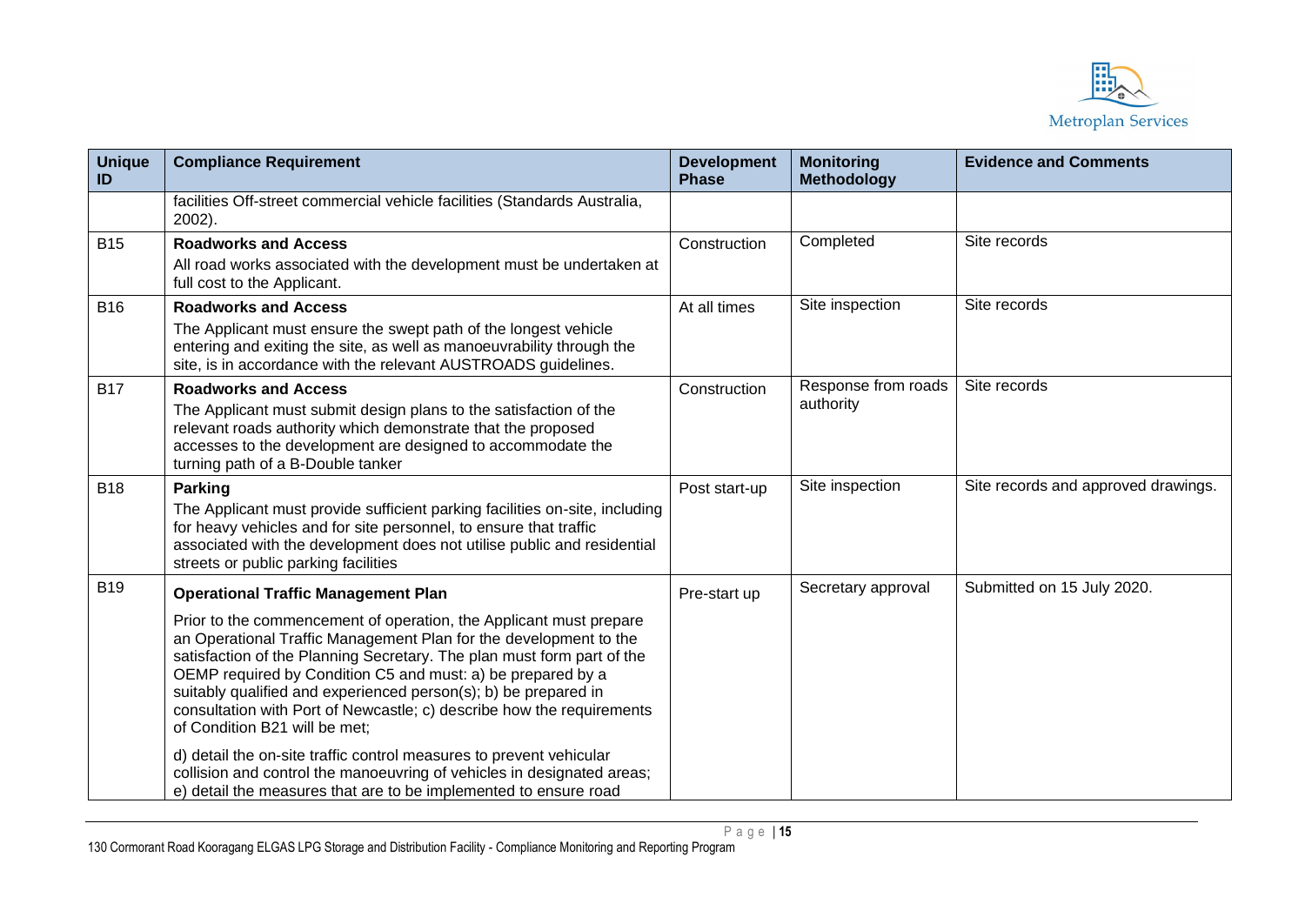

| <b>Unique</b><br>ID | <b>Compliance Requirement</b>                                                                                                                                                                                                                                                                                                                                                                                                                                                  | <b>Development</b><br><b>Phase</b> | <b>Monitoring</b><br><b>Methodology</b> | <b>Evidence and Comments</b>        |
|---------------------|--------------------------------------------------------------------------------------------------------------------------------------------------------------------------------------------------------------------------------------------------------------------------------------------------------------------------------------------------------------------------------------------------------------------------------------------------------------------------------|------------------------------------|-----------------------------------------|-------------------------------------|
|                     | safety and network efficiency during operation; f) detail heavy vehicle<br>routes, access, parking arrangements and pedestrian management; g)<br>include a Driver Code of Conduct to: (i) minimise the impacts on the<br>local and regional road network; (ii) minimise conflicts with other road<br>users; (iii) minimise road traffic noise; and (iv) ensure truck drivers use<br>specified routes; h) include a pro gram to monitor the effectiveness of<br>these measures. |                                    |                                         |                                     |
| <b>B20</b>          | <b>Operational Traffic Management Plan</b>                                                                                                                                                                                                                                                                                                                                                                                                                                     | Pre-start up                       | Secretary approval                      | Submitted on 15 July 2020.          |
|                     | The Applicant must:                                                                                                                                                                                                                                                                                                                                                                                                                                                            |                                    |                                         |                                     |
|                     | (a) not commence operation until the Operational Traffic Management<br>Plan required by Condition B19 is approved by the Planning Secretary;<br>and                                                                                                                                                                                                                                                                                                                            |                                    |                                         |                                     |
|                     | (b) implement the most recent version of the Operational Traffic<br>Management Plan approved by the Planning Secretary for the duration<br>of the operation.                                                                                                                                                                                                                                                                                                                   |                                    |                                         |                                     |
| <b>B21</b>          | <b>Operating Conditions</b>                                                                                                                                                                                                                                                                                                                                                                                                                                                    | Operation                          | Site inspection                         | Site records and approved drawings. |
|                     | The Applicant must ensure:                                                                                                                                                                                                                                                                                                                                                                                                                                                     |                                    |                                         |                                     |
|                     | a) the development does not result in any vehicles queuing on the<br>public road network;                                                                                                                                                                                                                                                                                                                                                                                      |                                    |                                         |                                     |
|                     | b) all vehicles enter and exit the site in a forward direction;                                                                                                                                                                                                                                                                                                                                                                                                                |                                    |                                         |                                     |
|                     | c) heavy vehicles and bins associated with the development are not<br>parked on local roads or footpaths in the vicinity of the site;                                                                                                                                                                                                                                                                                                                                          |                                    |                                         |                                     |
|                     | d) all vehicles are wholly contained on site before being required to<br>stop;                                                                                                                                                                                                                                                                                                                                                                                                 |                                    |                                         |                                     |
|                     | e) all loading and unloading of materials is carried out on-site;                                                                                                                                                                                                                                                                                                                                                                                                              |                                    |                                         |                                     |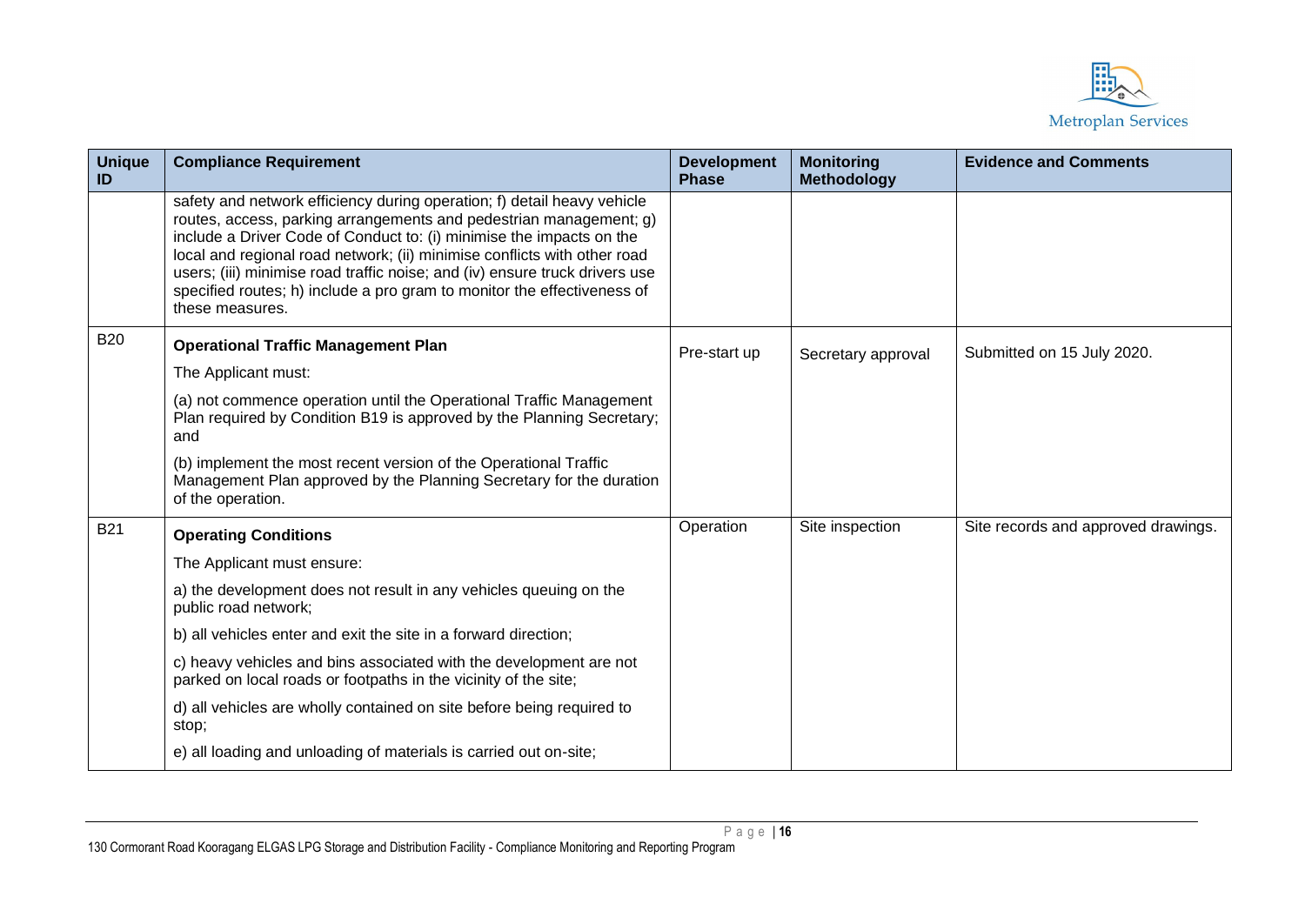

| <b>Unique</b><br>ID | <b>Compliance Requirement</b>                                                                                                                                                                                                                                                                                                                                                                                                              | <b>Development</b><br><b>Phase</b> | <b>Monitoring</b><br><b>Methodology</b> | <b>Evidence and Comments</b>  |
|---------------------|--------------------------------------------------------------------------------------------------------------------------------------------------------------------------------------------------------------------------------------------------------------------------------------------------------------------------------------------------------------------------------------------------------------------------------------------|------------------------------------|-----------------------------------------|-------------------------------|
|                     | f) all trucks entering or leaving the site with loads have their loads<br>covered and do not track dirt onto the public road network; and                                                                                                                                                                                                                                                                                                  |                                    |                                         |                               |
|                     | g) the proposed turning areas in the car park are kept clear of any<br>obstacles, including parked cars, at all times                                                                                                                                                                                                                                                                                                                      |                                    |                                         |                               |
| <b>B22</b>          | <b>Imported Soil</b>                                                                                                                                                                                                                                                                                                                                                                                                                       | Construction                       |                                         | Site records                  |
|                     | The Applicant must:                                                                                                                                                                                                                                                                                                                                                                                                                        |                                    |                                         |                               |
|                     | a) ensure that only VENM or ENM is brought onto the site;                                                                                                                                                                                                                                                                                                                                                                                  |                                    |                                         |                               |
|                     | b) keep accurate records of the volume and type of fill to be used; and<br>c) make these records available to the Department upon request                                                                                                                                                                                                                                                                                                  |                                    |                                         |                               |
| <b>B23</b>          | <b>Erosion and Sediment Control</b>                                                                                                                                                                                                                                                                                                                                                                                                        | Construction                       |                                         | Site records                  |
|                     | Prior to the commencement of any construction or other surface<br>disturbance the Applicant must install and maintain suitable erosion<br>and sediment control measures on-site, in accordance with the<br>relevant requirements of the Managing Urban Stormwater: Soils and<br>Construction - Volume 1: Blue Book (Landcom, 2004) guideline and<br>the Erosion and Sediment Control Plan included in the CEMP required<br>by Condition C2 |                                    |                                         |                               |
| <b>B24</b>          | <b>Stormwater Management System</b>                                                                                                                                                                                                                                                                                                                                                                                                        | Operation                          |                                         | Construction and site records |
|                     | Prior to the commencement of operation, the Applicant must design,<br>install and operate a stormwater management system for the<br>development. The system must:                                                                                                                                                                                                                                                                          |                                    |                                         |                               |
|                     | a) be designed by a suitably qualified and experienced person(s);                                                                                                                                                                                                                                                                                                                                                                          |                                    |                                         |                               |
|                     | b) be generally in accordance with the conceptual design in the EIS;                                                                                                                                                                                                                                                                                                                                                                       |                                    |                                         |                               |
|                     | c) be designed to meet the stormwater quantity and water quality<br>criteria within the Newcastle Development Control Plan 2012;                                                                                                                                                                                                                                                                                                           |                                    |                                         |                               |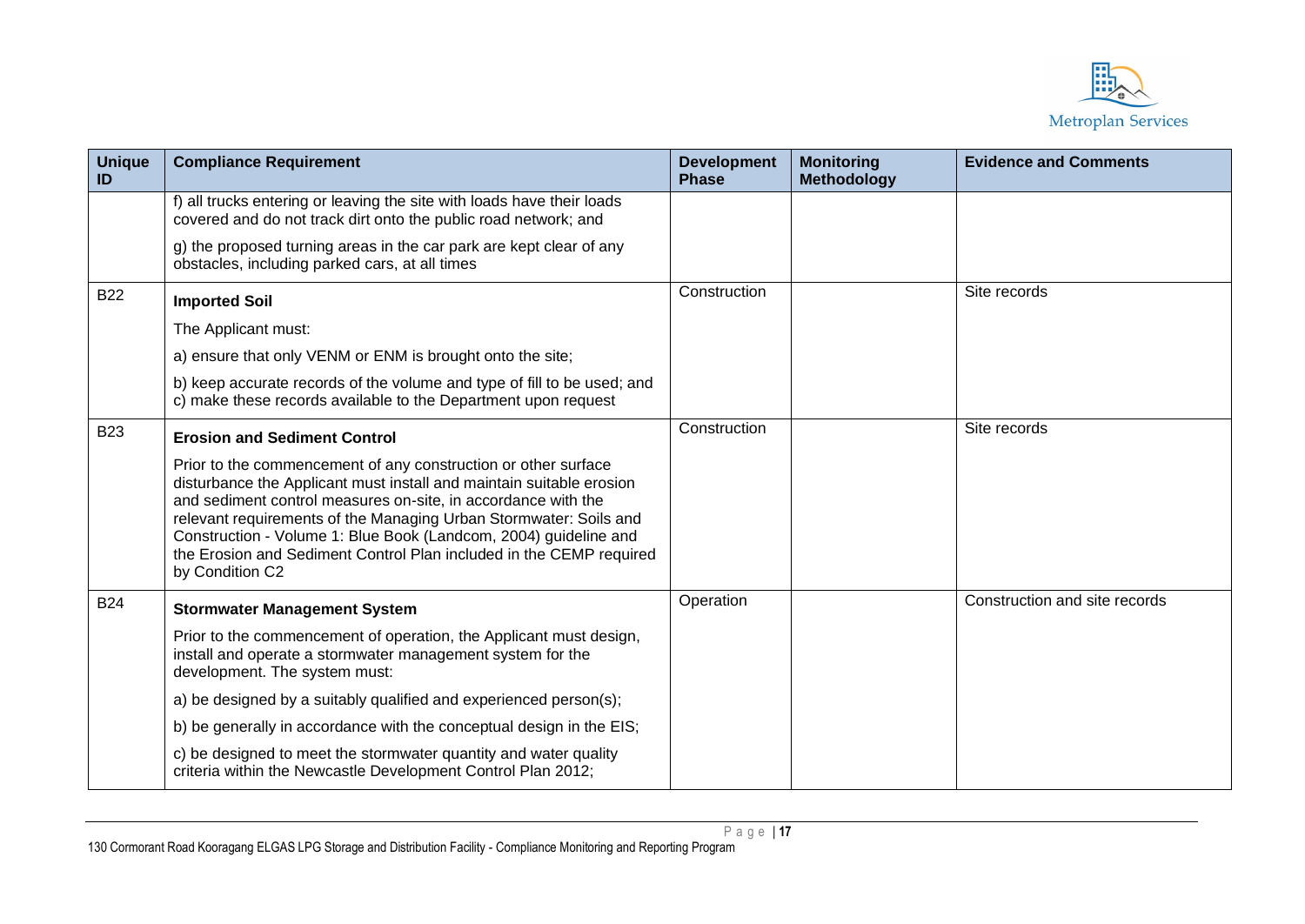

| <b>Unique</b><br>ID | <b>Compliance Requirement</b>                                                                                                                                                                                                                                                                                                                                                                                                                                                                                                                                                                                                                                                                                                                                                                              | <b>Development</b><br><b>Phase</b> | <b>Monitoring</b><br><b>Methodology</b> | <b>Evidence and Comments</b>                             |
|---------------------|------------------------------------------------------------------------------------------------------------------------------------------------------------------------------------------------------------------------------------------------------------------------------------------------------------------------------------------------------------------------------------------------------------------------------------------------------------------------------------------------------------------------------------------------------------------------------------------------------------------------------------------------------------------------------------------------------------------------------------------------------------------------------------------------------------|------------------------------------|-----------------------------------------|----------------------------------------------------------|
|                     | d) be in accordance with applicable Australian Standards; and                                                                                                                                                                                                                                                                                                                                                                                                                                                                                                                                                                                                                                                                                                                                              |                                    |                                         |                                                          |
|                     | e) ensure that the system capacity has been designed in accordance<br>with Australian Rainfall and Runoff (Engineers Australia, 2016) and<br>Managing Urban Stormwater: Council Handbook (EPA, 1997)<br>guidelines                                                                                                                                                                                                                                                                                                                                                                                                                                                                                                                                                                                         |                                    |                                         |                                                          |
| <b>B25</b>          | <b>Stormwater Management System</b>                                                                                                                                                                                                                                                                                                                                                                                                                                                                                                                                                                                                                                                                                                                                                                        | Operation                          | Site inspection                         | Site records                                             |
|                     | The Applicant must ensure the stormwater management system is<br>identified and sign-posted in accordance with Council's Stormwater<br>and Water Efficiency for Development Technical Manual. Details must<br>be included in the application for a Construction Certificate.                                                                                                                                                                                                                                                                                                                                                                                                                                                                                                                               |                                    |                                         |                                                          |
| <b>B26</b>          | <b>Water Management Plan</b><br>Prior to the commencement of operation, the Applicant must prepare a<br>Water Management Plan to the satisfaction of the Planning Secretary.<br>The Water Management Plan must form part of the OEMP required by<br>Condition C5. The Water Management Plan must:<br>a) be prepared by a suitably qualified and experienced person(s)<br>whose appointment has been endorsed by the Planning Secretary;<br>b) be prepared in consultation with DOI;<br>c) detail water use, metering, disposal and management on-site;<br>d) detail the management of wastewater streams on-site; and<br>e) contain a Groundwater Monitoring Plan which includes: (i) baseline<br>data on groundwater levels and quality; and (ii) a program to monitor<br>groundwater levels and quality. | Pre-start up                       | Secretary approval                      | S4.55 application submitted to delete<br>this condition. |
| <b>B27</b>          | <b>Water Management Plan</b>                                                                                                                                                                                                                                                                                                                                                                                                                                                                                                                                                                                                                                                                                                                                                                               | Pre-start up                       | Secretary approval                      | S4.55 application submitted to delete<br>this condition. |
|                     | The Applicant must:                                                                                                                                                                                                                                                                                                                                                                                                                                                                                                                                                                                                                                                                                                                                                                                        |                                    |                                         |                                                          |
|                     | (a) not commence operation until the Water Management Plan<br>required by Condition B26 is approved by the Planning Secretary; and                                                                                                                                                                                                                                                                                                                                                                                                                                                                                                                                                                                                                                                                         |                                    |                                         |                                                          |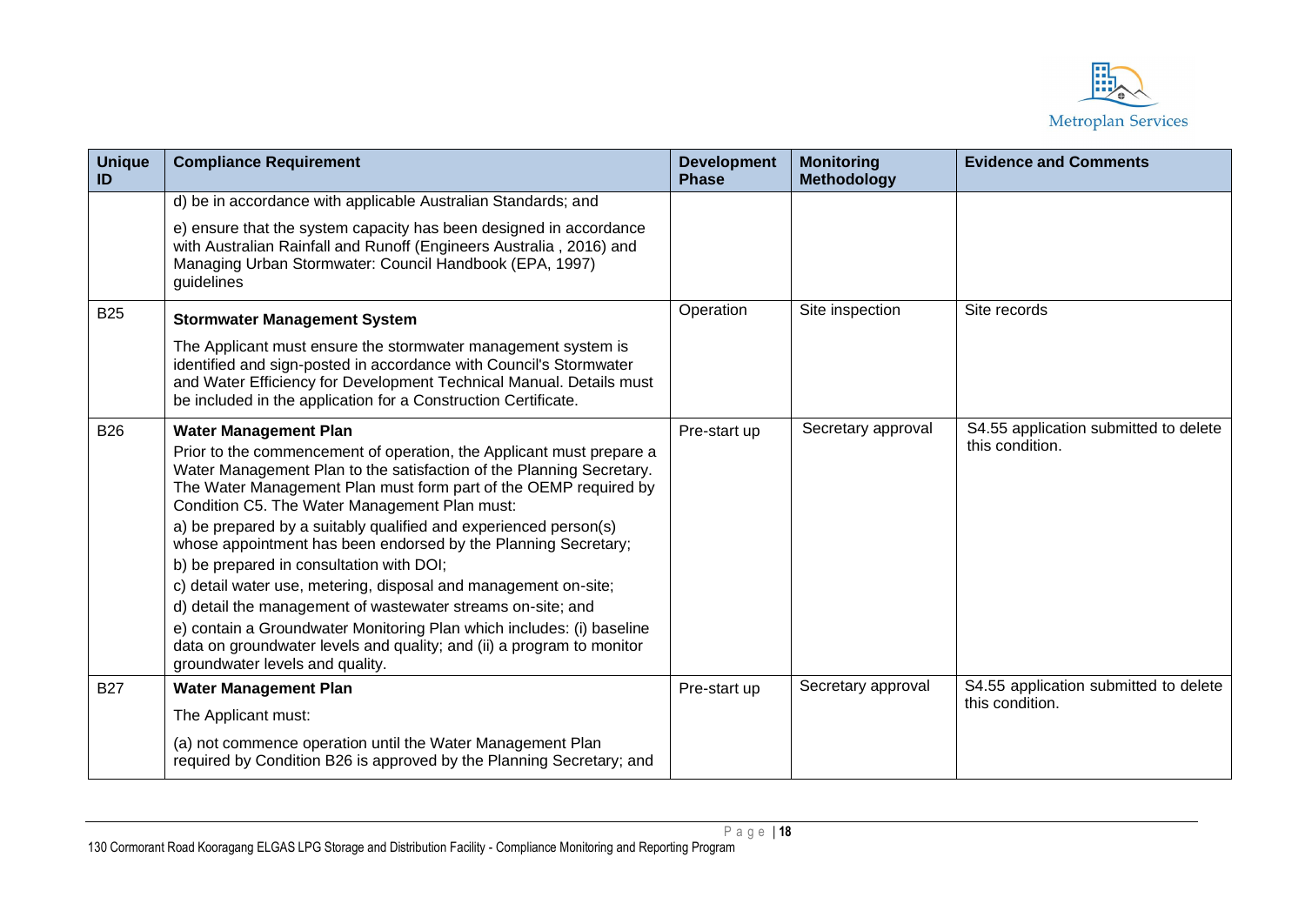

| <b>Unique</b><br>ID | <b>Compliance Requirement</b>                                                                                                                                                                                                                                                                                                                                                                                                                                                                                                                                                                                                                                                                                                                                                                                                                                                                                                                                            | <b>Development</b><br><b>Phase</b> | <b>Monitoring</b><br><b>Methodology</b> | <b>Evidence and Comments</b>                                  |
|---------------------|--------------------------------------------------------------------------------------------------------------------------------------------------------------------------------------------------------------------------------------------------------------------------------------------------------------------------------------------------------------------------------------------------------------------------------------------------------------------------------------------------------------------------------------------------------------------------------------------------------------------------------------------------------------------------------------------------------------------------------------------------------------------------------------------------------------------------------------------------------------------------------------------------------------------------------------------------------------------------|------------------------------------|-----------------------------------------|---------------------------------------------------------------|
|                     | (b) implement the most recent version of the Water Management Plan<br>approved by the Planning Secretary for the duration of the<br>development.                                                                                                                                                                                                                                                                                                                                                                                                                                                                                                                                                                                                                                                                                                                                                                                                                         |                                    |                                         |                                                               |
| <b>B28</b>          | <b>Groundwater Management</b><br>If groundwater is encountered during construction, the Applicant must<br>obtain all necessary licences or, if required, approval from DOI                                                                                                                                                                                                                                                                                                                                                                                                                                                                                                                                                                                                                                                                                                                                                                                               | Construction                       |                                         | <b>Site</b><br>Groundwater<br>records.<br>not<br>encountered. |
| <b>B29</b>          | <b>Groundwater Management</b><br>Prior to the commencement of construction, the Applicant must<br>prepare a Groundwater Contingency Plan to the satisfaction of the<br>Planning Secretary. The Groundwater Contingency Plan must form<br>part of the CEMP required by Condition C2. The Groundwater<br>Contingency Plan must:<br>a) define the triggers that activate the Groundwater Contingency Plan;<br>b) identify the protocols that will be implemented should the<br>Groundwater Contingency Plan be triggered, including the preparation<br>of a Groundwater Management Plan;<br>c) identify all potential groundwater licences or approvals that may be<br>required should the Groundwater Contingency Plan be triggered;<br>d) define the timeframes for:<br>(i) notifying DOI if the Groundwater Contingency Plan is triggered; (ii)<br>implementing the protocols under paragraph (b) above; and (iii)<br>submitting the Groundwater Management Plan to DOI. | Pre-<br>construction               | Secretary approval                      | Builder's site records.                                       |
| <b>B30</b>          | <b>Groundwater Management</b><br>The Applicant must: a) not commence construction until the<br>Groundwater Contingency Plan required by Condition B29 is approved<br>by the Planning Secretary; and b) implement the most recent version of<br>the Groundwater Contingency Plan approved by the Planning<br>Secretary for the duration of the development.                                                                                                                                                                                                                                                                                                                                                                                                                                                                                                                                                                                                               | Pre-<br>construction               | Secretary approval                      | Builder's site records.                                       |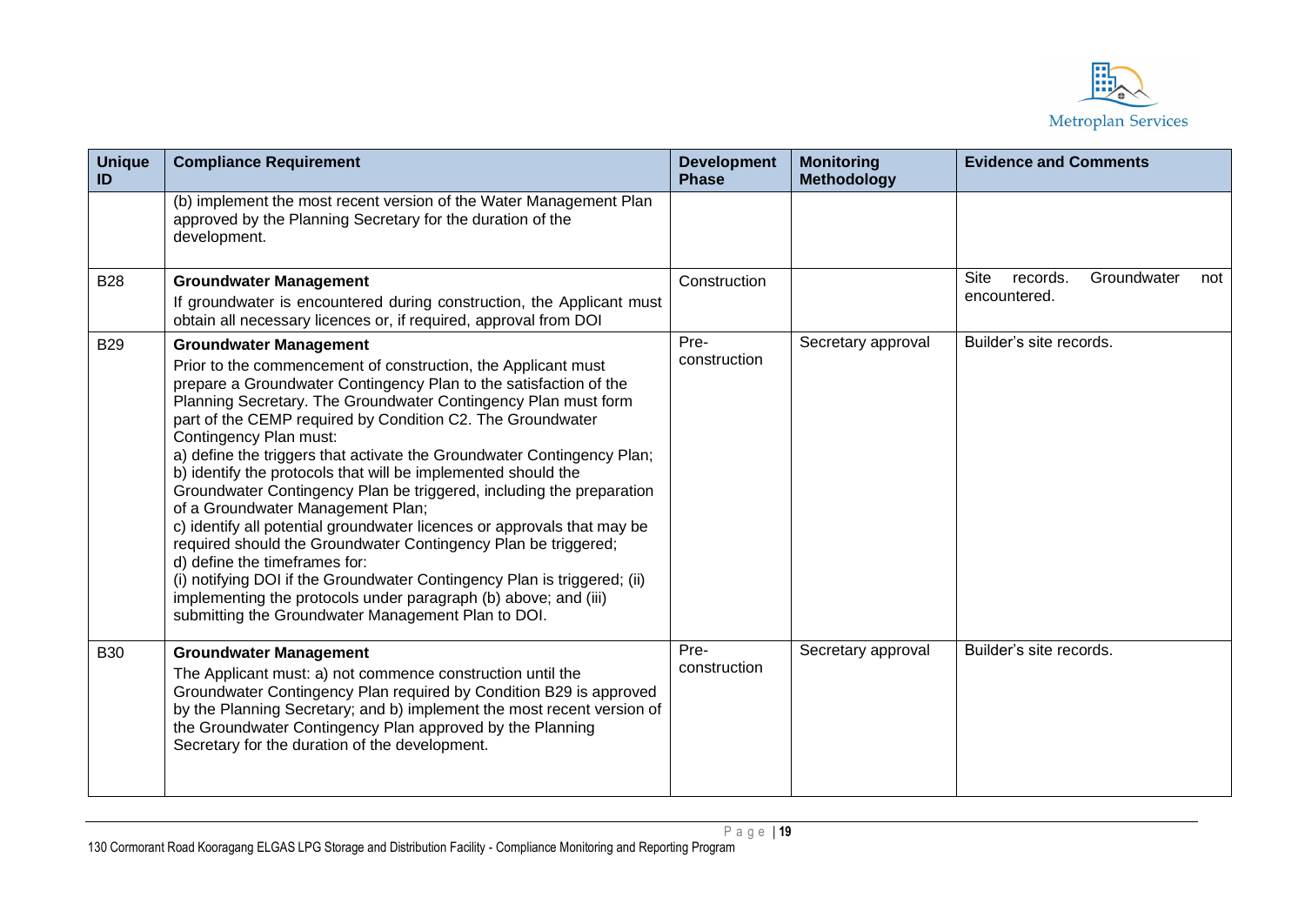

| <b>Unique</b><br>ID | <b>Compliance Requirement</b>                                                                                                                                                                                                                                                                                                                                                                                                                                                                                | <b>Development</b><br><b>Phase</b> | <b>Monitoring</b><br><b>Methodology</b> | <b>Evidence and Comments</b> |
|---------------------|--------------------------------------------------------------------------------------------------------------------------------------------------------------------------------------------------------------------------------------------------------------------------------------------------------------------------------------------------------------------------------------------------------------------------------------------------------------------------------------------------------------|------------------------------------|-----------------------------------------|------------------------------|
| <b>B31</b>          | <b>Aboriginal Heritage</b><br>The Applicant must ensure all staff are aware of their statutory<br>obligations for heritage under the National Parks and Wildlife Act 1974<br>and the Heritage Act 1977.                                                                                                                                                                                                                                                                                                      | At all times                       | Ongoing                                 | Builder's site records.      |
| <b>B32</b>          | <b>Aboriginal Heritage</b><br>Prior to the commencement of operation, the Applicant must install a<br>plaque which acknowledges the past occupation of the area by<br>Awabakal and Worimi peoples.                                                                                                                                                                                                                                                                                                           | Pre-start up                       | Site inspection                         | Completed 16.6.2020          |
| <b>B33</b>          | <b>Unexpected Finds Protocol</b><br>If any item or object of Aboriginal heritage significance is identified on<br>site:<br>a) all work in the immediate vicinity of the suspected Aboriginal item or<br>object must cease immediately;<br>b) a 10 m wide buffer area around the suspected item or object must<br>be cordoned off; and<br>c) the OEH must be contacted immediately                                                                                                                            | Construction                       |                                         | Builder's site records.      |
| <b>B34</b>          | <b>Unexpected Finds Protocol</b><br>Work in the immediate vicinity of the Aboriginal item or object may only<br>recommence in accordance with the provisions of Part 6 of the<br>National Parks and Wildlife Act 1974.                                                                                                                                                                                                                                                                                       | Construction                       |                                         | Builder's site records.      |
| <b>B35</b>          | <b>Dust Minimisation</b><br>The Applicant must take all reasonable steps to minimise dust generated<br>during all works authorised by this consent.                                                                                                                                                                                                                                                                                                                                                          | Construction                       |                                         | Site records                 |
| <b>B36</b>          | <b>Dust Minimisation</b><br>During construction, the Applicant must ensure that: a) exposed<br>surfaces and stockpiles are suppressed by regular watering; b) all<br>trucks entering or leaving the site with loads have their loads covered;<br>c) trucks associated with the development do not track dirt onto the<br>public road network; d) public roads used by these trucks are kept<br>clean; and e) land stabilisation works are carried out progressively on<br>site to minimise exposed surfaces. | Construction                       |                                         | Builder's site records.      |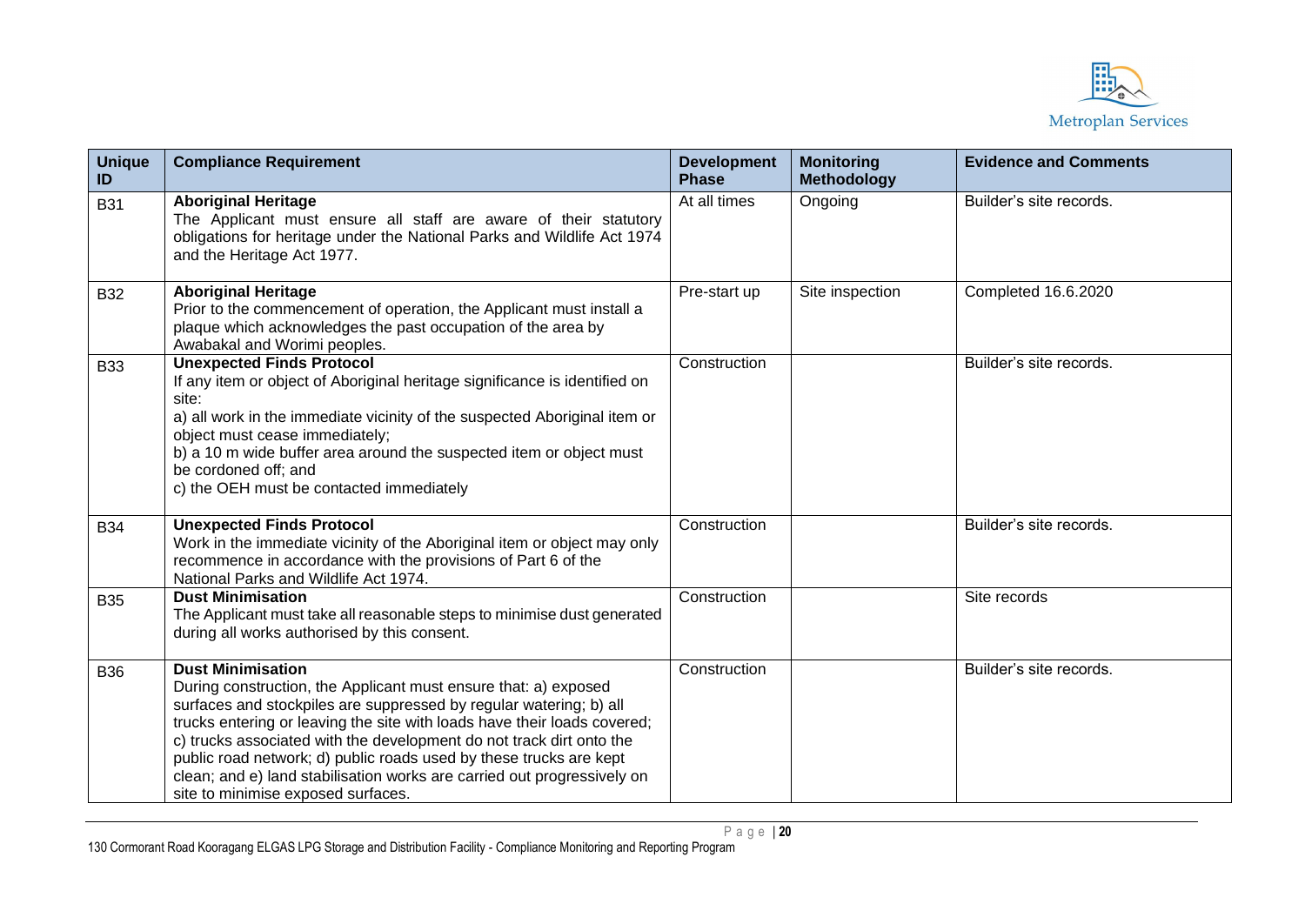

| <b>Unique</b><br>ID | <b>Compliance Requirement</b>                                                                                                                                                                                                                                                                                                                                                                    | <b>Development</b><br><b>Phase</b> | <b>Monitoring</b><br><b>Methodology</b> | <b>Evidence and Comments</b> |
|---------------------|--------------------------------------------------------------------------------------------------------------------------------------------------------------------------------------------------------------------------------------------------------------------------------------------------------------------------------------------------------------------------------------------------|------------------------------------|-----------------------------------------|------------------------------|
| <b>B37</b>          | <b>Odour Management</b><br>The Applicant must ensure the development does not cause or permit<br>the emission of any offensive odour (as defined in the POEO Act).                                                                                                                                                                                                                               | At all times                       | Site inspection                         | Site records                 |
| <b>B38</b>          | Noise – Hours of Work<br>The Applicant must comply with the hours detailed in Table 1. Table 1<br>Hours of Work Earthworks and construction: Monday-Friday: 7 am to 6<br>pm Saturday: 8 am to 1 pm Operation: Monday-Saturday: 8 am to 5.30<br>pm                                                                                                                                                | Construction                       |                                         | Site records                 |
| <b>B39</b>          | Noise - Hours of Work<br>Works outside of the hours identified in Condition B38 may be<br>undertaken in the following circumstances:<br>a) for the delivery of materials required outside these hours by the<br>NSW Police Force or other authorities for safety reasons; or<br>b) where it is required in an emergency to avoid the loss of lives,<br>property or to prevent environmental harm | Construction                       |                                         | Site records                 |
| <b>B40</b>          | <b>Waste Management - Statutory Requirements</b><br>All waste materials removed from the site must only be directed to a<br>waste management facility or premises lawfully permitted to accept the<br>materials                                                                                                                                                                                  | At all times                       | Ongoing monitoring                      | Site records                 |
| <b>B41</b>          | <b>Waste Management - Statutory Requirements</b><br>The Applicant must assess and classify all liquid and non-liquid wastes<br>to be taken off site in accordance with the latest version of EPA's<br>Waste Classification Guidelines Part 1: Classifying Waste (EPA, 2014)<br>and dispose of all wastes to a facility that may lawfully accept the<br>waste.                                    | At all times                       | Ongoing monitoring                      | Site records                 |
| <b>B42</b>          | <b>Waste Management - Statutory Requirements</b><br>Waste generated outside the site must not be received at the site for<br>storage, treatment, processing, reprocessing, or disposal.                                                                                                                                                                                                          | At all times                       | Ongoing monitoring                      | Site records                 |
| <b>B43</b>          | <b>Waste Management - Statutory Requirements</b><br>The collection of waste generated during operation of the development<br>must be undertaken between 7 am to 10 pm Monday to Friday                                                                                                                                                                                                           | At all times                       | Ongoing monitoring                      | Site records                 |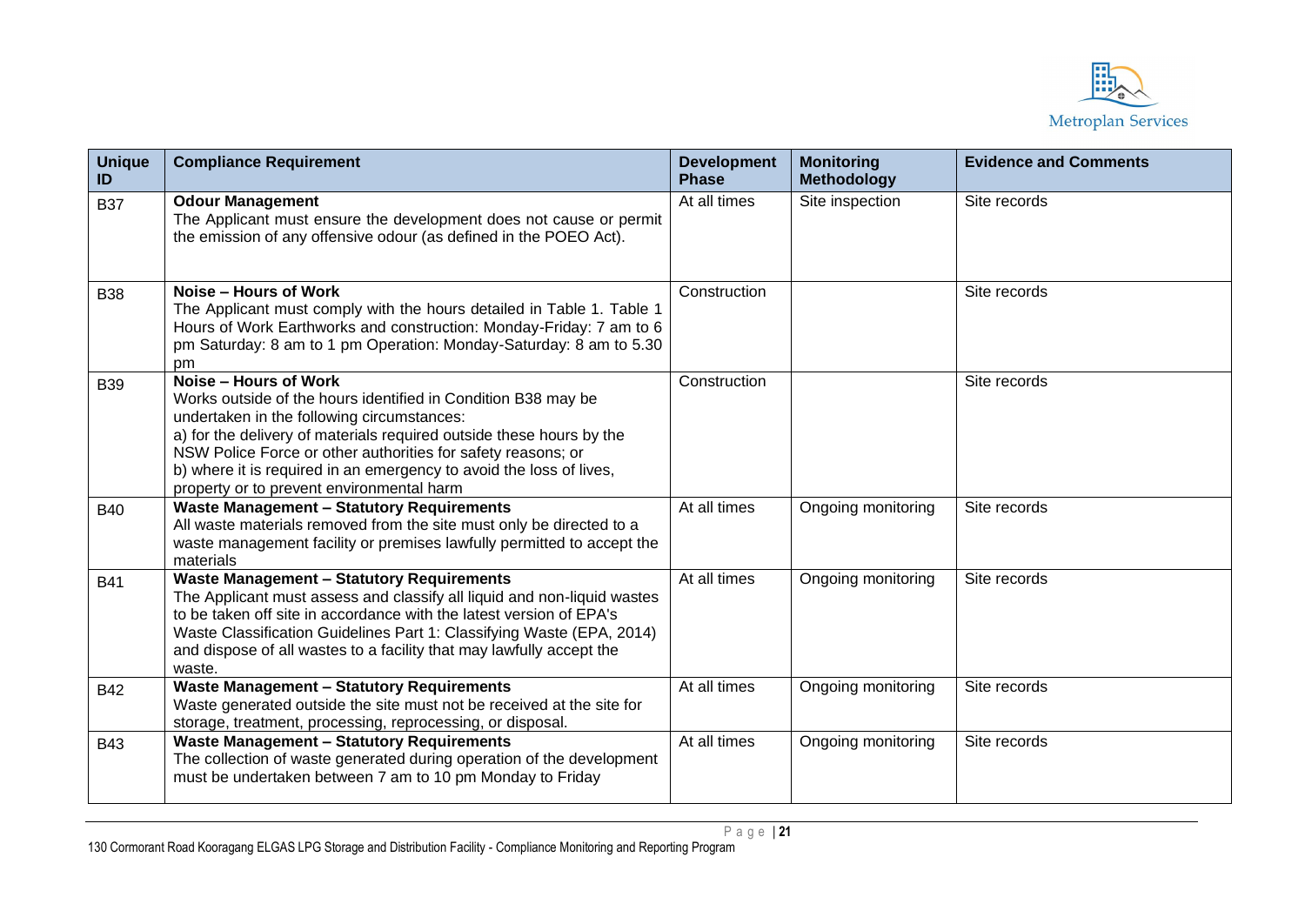

| <b>Unique</b><br>ID | <b>Compliance Requirement</b>                                                                                                                                                                                                                                                                                                                                                                                                                                                                                        | <b>Development</b><br><b>Phase</b> | <b>Monitoring</b><br><b>Methodology</b> | <b>Evidence and Comments</b>                              |
|---------------------|----------------------------------------------------------------------------------------------------------------------------------------------------------------------------------------------------------------------------------------------------------------------------------------------------------------------------------------------------------------------------------------------------------------------------------------------------------------------------------------------------------------------|------------------------------------|-----------------------------------------|-----------------------------------------------------------|
|                     |                                                                                                                                                                                                                                                                                                                                                                                                                                                                                                                      |                                    |                                         |                                                           |
| <b>B44</b>          | Contamination<br>Prior to the commencement of earthworks, the Applicant must prepare<br>an unexpected contamination procedure to ensure that potentially<br>contaminated material is appropriately managed. The procedure must<br>form part of the of the CEMP in accordance with Condition C2 and<br>must ensure any material identified as contaminated must be disposed<br>off-site, with the disposal location and results of testing submitted to<br>the Planning Secretary, prior to its removal from the site | Construction                       |                                         | Builder's site records.                                   |
| <b>B45</b>          | Landscaping<br>The Applicant must ensure landscaping works are completed in<br>accordance with the plans identified in Table 2. Table 2 Landscape<br>Plans Drawing No. L-01, Revision DA2: Landscape Site Plan, RJ<br>Sinclair Pty Ltd Drawing No. L-02, Revision DA2: Landscape Bedding<br>Plans, RJ Sinclair Pty Ltd                                                                                                                                                                                               | Construction                       | As per approved<br>plans                | Builder's site records. Occupation<br>Certificate granted |
| <b>B46</b>          | Lighting<br>The Applicant must ensure the lighting associated with the<br>development: a) complies with the latest version of AS 4282-1997 -<br>Control of the obtrusive effects of outdoor lighting (Standards Australia,<br>1997); and b) is mounted, screened and directed in such a manner that<br>it does not create a nuisance to surrounding properties or the public<br>road network                                                                                                                         | Operation                          | Site inspection                         | Site inspection and site records                          |
| <b>B47</b>          | Lighting<br>The Applicant must ensure adequate lighting is provided for afterhours<br>access by tanker drivers                                                                                                                                                                                                                                                                                                                                                                                                       | Operation                          | Site inspection                         | Site inspection and site records                          |
| <b>B48</b>          | <b>Signage and Fencing</b><br>All signage and fencing must be erected in accordance with the<br>development plans included in the EIS. Note: This condition does not<br>apply to temporary construction and safety related signage and fencing                                                                                                                                                                                                                                                                       | Operation                          | Site inspection                         | Site records and approved plans                           |
| <b>B49</b>          | <b>Signage and Fencing</b><br>The Applicant must install a masonry or metal clad fence with a<br>minimum height of 2.1 m around the perimeter of all open storage and<br>work areas.                                                                                                                                                                                                                                                                                                                                 | Operation                          | Site inspection                         | Site records.                                             |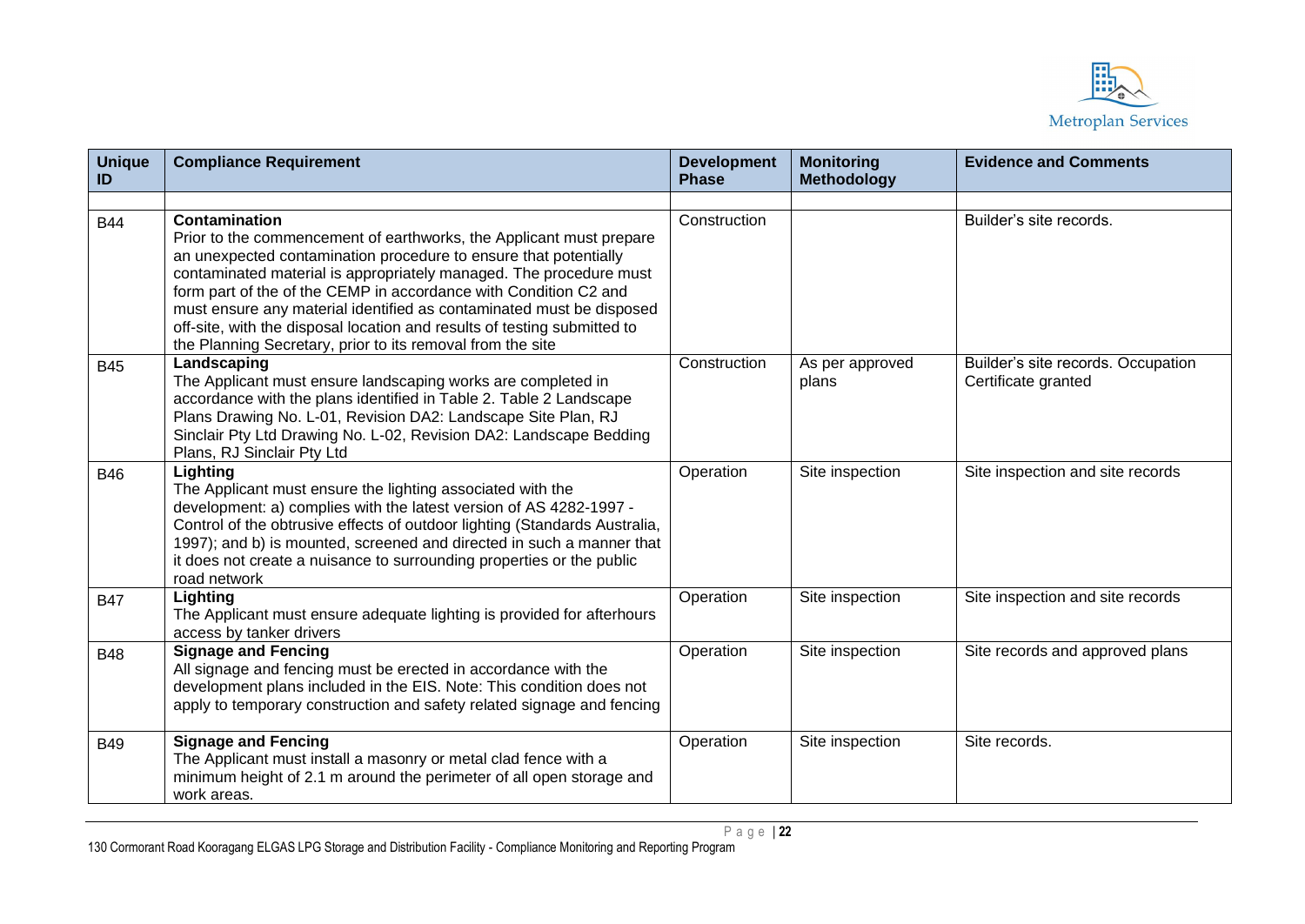

| <b>Unique</b><br>ID | <b>Compliance Requirement</b>                                                                                                                                                                                                                                                                                                                                                                                                                                                                                                                                                                                                                                                                                                                                                                                                                                                                                                                                                                                                                                                                                                                                                                                                                                                                                                                                                                                                                                                                                                                                                                                         | <b>Development</b><br><b>Phase</b> | <b>Monitoring</b><br><b>Methodology</b>                                | <b>Evidence and Comments</b> |
|---------------------|-----------------------------------------------------------------------------------------------------------------------------------------------------------------------------------------------------------------------------------------------------------------------------------------------------------------------------------------------------------------------------------------------------------------------------------------------------------------------------------------------------------------------------------------------------------------------------------------------------------------------------------------------------------------------------------------------------------------------------------------------------------------------------------------------------------------------------------------------------------------------------------------------------------------------------------------------------------------------------------------------------------------------------------------------------------------------------------------------------------------------------------------------------------------------------------------------------------------------------------------------------------------------------------------------------------------------------------------------------------------------------------------------------------------------------------------------------------------------------------------------------------------------------------------------------------------------------------------------------------------------|------------------------------------|------------------------------------------------------------------------|------------------------------|
| <b>B50</b>          | <b>Mosquito Management</b><br>The Applicant must implement the Mosquito Management Plan -<br>Proposed Elgas Facility, prepared for Sovechles Nominees Pty Ltd, for<br>the duration of the construction and operation of the development to<br>minimise breeding sites for nuisance biting and disease transmitting<br>mosquitos.                                                                                                                                                                                                                                                                                                                                                                                                                                                                                                                                                                                                                                                                                                                                                                                                                                                                                                                                                                                                                                                                                                                                                                                                                                                                                      | At all times                       |                                                                        | Site records.                |
|                     | PART C- ENVIRONMENTAL MANAGEMENT, REPORTING AND AUDITING                                                                                                                                                                                                                                                                                                                                                                                                                                                                                                                                                                                                                                                                                                                                                                                                                                                                                                                                                                                                                                                                                                                                                                                                                                                                                                                                                                                                                                                                                                                                                              |                                    |                                                                        |                              |
| C <sub>1</sub>      | <b>Environmental Management Plan Requirements</b><br>Management plans required under this consent must be prepared in<br>accordance with relevant guidelines, and include:<br>a) details of: (i) the relevant statutory requirements (including any<br>relevant approval, licence or lease conditions); (ii) any relevant limits or<br>performance measures and criteria; and (iii) the specific performance<br>indicators that are proposed to be used to judge the performance of, or<br>guide the implementation of, the development or any management<br>measures;<br>b) a description of the measures to be implemented to comply with the<br>relevant statutory requirements, limits, or performance measures and<br>criteria;<br>c) a program to monitor and report on the: (i) impacts and<br>environmental performance of the development; (ii) effectiveness of the<br>management measures set out pursuant to paragraph (b) above;<br>d) a contingency plan to manage any unpredicted impacts and their<br>consequences and to ensure that ongoing impacts reduce to levels<br>below relevant impact assessment criteria as quickly as possible;<br>e) a program to investigate and implement ways to improve the<br>environmental performance of the development over time;<br>f) a protocol for managing and reporting any: (i) incident and any non-<br>compliance (specifically including any exceedance of the impact<br>assessment criteria and performance criteria); (ii) complaint; (iii) failure<br>to comply with statutory requirements; and<br>g) a protocol for periodic review of the plan. | At all times                       | Submission of<br>relevant<br>management plans<br>at required intervals | OEMP submitted 15 July 2020  |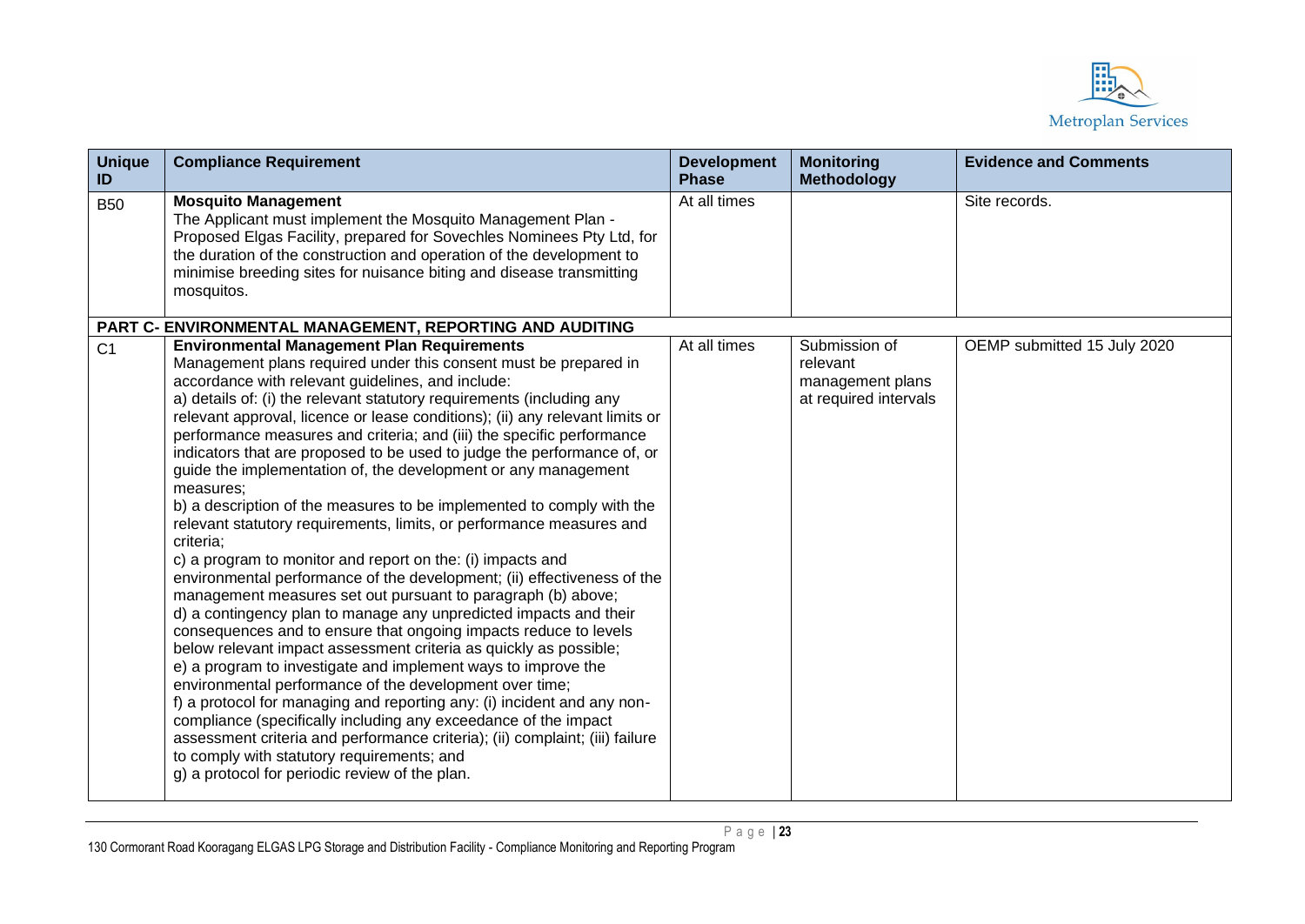

| <b>Unique</b><br>ID | <b>Compliance Requirement</b>                                                                                                                                                                                                                                                                                                                                                                                                                                                  | <b>Development</b><br><b>Phase</b> | <b>Monitoring</b><br>Methodology | <b>Evidence and Comments</b>                                                                                        |
|---------------------|--------------------------------------------------------------------------------------------------------------------------------------------------------------------------------------------------------------------------------------------------------------------------------------------------------------------------------------------------------------------------------------------------------------------------------------------------------------------------------|------------------------------------|----------------------------------|---------------------------------------------------------------------------------------------------------------------|
| C <sub>2</sub>      | <b>Construction Environmental Management Plan</b><br>The applicant must prepare a Construction Environmental<br>Management Plan (CEMP) in accordance with the requirements of<br>Condition C1 and to the satisfaction of the Planning Secretary.                                                                                                                                                                                                                               | Pre-<br>construction               | Secretary approval               | Not Submitted. A formal request has<br>been lodged with the Department on<br>the 24.7.2020 relating to this matter. |
| C <sub>3</sub>      | <b>Construction Environmental Management Plan</b><br>As part of the CEMP required under Condition C2 of this consent, the<br>Applicant must include the following:<br>a) Construction Traffic Management Plan (see Condition B13);<br>b) Erosion and Sediment Control (see Condition B23);<br>c) Mosquito Management Plan (see Condition B50); and<br>d) Groundwater Contingency Plan (see Condition B29).                                                                     | Pre-<br>construction               |                                  | As per C2                                                                                                           |
| C <sub>4</sub>      | <b>Construction Environmental Management Plan</b><br>The Applicant must:<br>a) not commence construction of the development until the CEMP is<br>approved by the Planning Secretary; and<br>b) carry out the construction of the development in accordance with the<br>CEMP approved by the Planning Secretary and as revised and<br>approved by the Planning Secretary from time to time.                                                                                     | Pre-<br>construction               | Secretary approval               | As per C2                                                                                                           |
| C <sub>5</sub>      | <b>Operational Environmental Management Plan</b><br>The applicant must prepare an Operational Environmental<br>Management plan (OEMP) in accordance with the requirements of<br>Condition C1 and to the satisfaction of the Planning Secretary.                                                                                                                                                                                                                                | Pre-start up                       | Secretary approval               | OEMP Submitted on 15 July 2020.                                                                                     |
| C <sub>6</sub>      | <b>Operational Environmental Management Plan</b><br>As part of the OEMP required under Condition C5 of this consent, the<br>Applicant must include the following:<br>a) describe the role, responsibility, authority and accountability of all<br>key personnel involved in the environmental management of the<br>development;<br>b) describe the procedures that would be implemented to: (i) keep the<br>local community and relevant agencies informed about the operation | Pre-start up                       | Secretary approval               | OEMP Submitted on 15 July 2020.                                                                                     |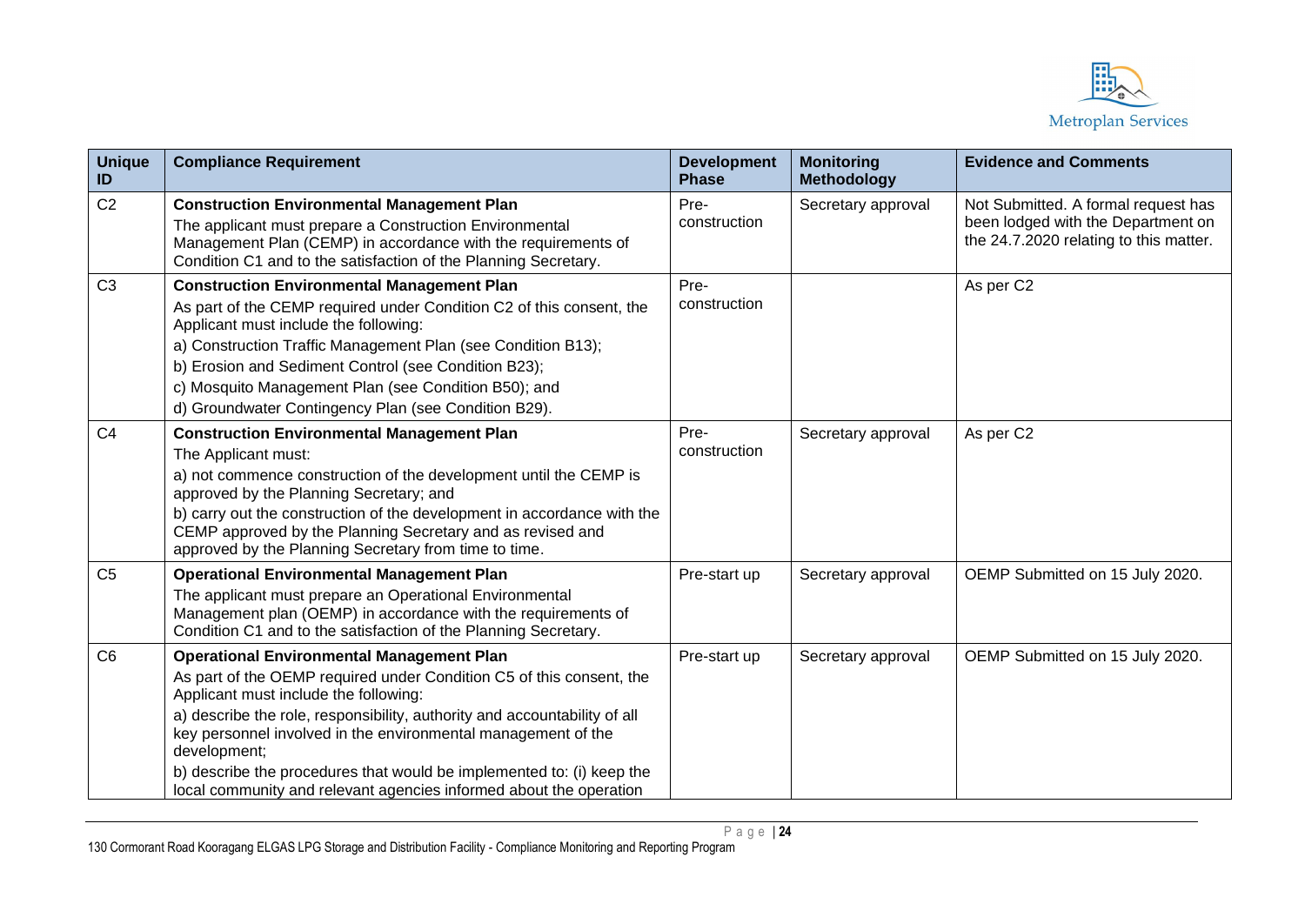

| <b>Unique</b><br>ID | <b>Compliance Requirement</b>                                                                                                                                                                                                                                                                                                                                                                                                                                                                                                                                                    | <b>Development</b><br><b>Phase</b> | <b>Monitoring</b><br><b>Methodology</b> | <b>Evidence and Comments</b>                 |
|---------------------|----------------------------------------------------------------------------------------------------------------------------------------------------------------------------------------------------------------------------------------------------------------------------------------------------------------------------------------------------------------------------------------------------------------------------------------------------------------------------------------------------------------------------------------------------------------------------------|------------------------------------|-----------------------------------------|----------------------------------------------|
|                     | and environmental performance of the development; (ii) receive,<br>handle, respond to, and record complaints; (iii) resolve any disputes<br>that may arise; (iv) respond to any non-compliance; (v) respond to<br>emergencies; and<br>c) include the following environmental management plans: (i)<br>Operational Traffic Management Plan (see Condition B19); (ii) Flood<br>Emergency Response; (iii) Water Management Plan (see Condition<br>B26); and (iv) Mosquito Management Plan (see Condition B50).                                                                      |                                    |                                         |                                              |
| $\overline{C7}$     | <b>Operational Environmental Management Plan</b><br>The Applicant must:                                                                                                                                                                                                                                                                                                                                                                                                                                                                                                          | Pre-start up                       | Secretary approval                      | Noted, OEMP Submitted<br>15<br>July<br>2020. |
|                     | (a) not commence operation until the OEMP is approved by the<br>Planning Secretary; and                                                                                                                                                                                                                                                                                                                                                                                                                                                                                          |                                    |                                         |                                              |
|                     | (b) operate the development in accordance with the OEMP approved<br>by the Planning Secretary (and as revised and approved by the<br>Planning Secretary from time to time).                                                                                                                                                                                                                                                                                                                                                                                                      |                                    |                                         |                                              |
| C <sub>8</sub>      | <b>Revision of Strategies, Plans and Programs</b><br>Within three months of:<br>a) the submission of an incident report under Condition C10;<br>b) the submission of an Independent Audit under Condition C17;<br>c) the approval of any modification of the conditions of this consent; or<br>d) the issue of a direction of the Planning Secretary under Condition<br>A2(b) which requires a review, the strategies, plans and programs<br>required under this consent must be reviewed, and the Department<br>must be notified in writing that a review is being carried out. | Post-start up                      | Review and revise as<br>required        | Not triggered, provide as required           |
| C <sub>9</sub>      | <b>Revision of Strategies, Plans and Programs</b><br>If necessary, to either improve the environmental performance of the<br>development, cater for a modification or comply with a direction, the<br>strategies, plans and programs required under this consent must be<br>revised, to the satisfaction of the Planning Secretary. Where revisions<br>are required, the revised document must be submitted to the Planning                                                                                                                                                      | Post-start up                      | Review and revise as<br>required        | Not triggered, provide as required           |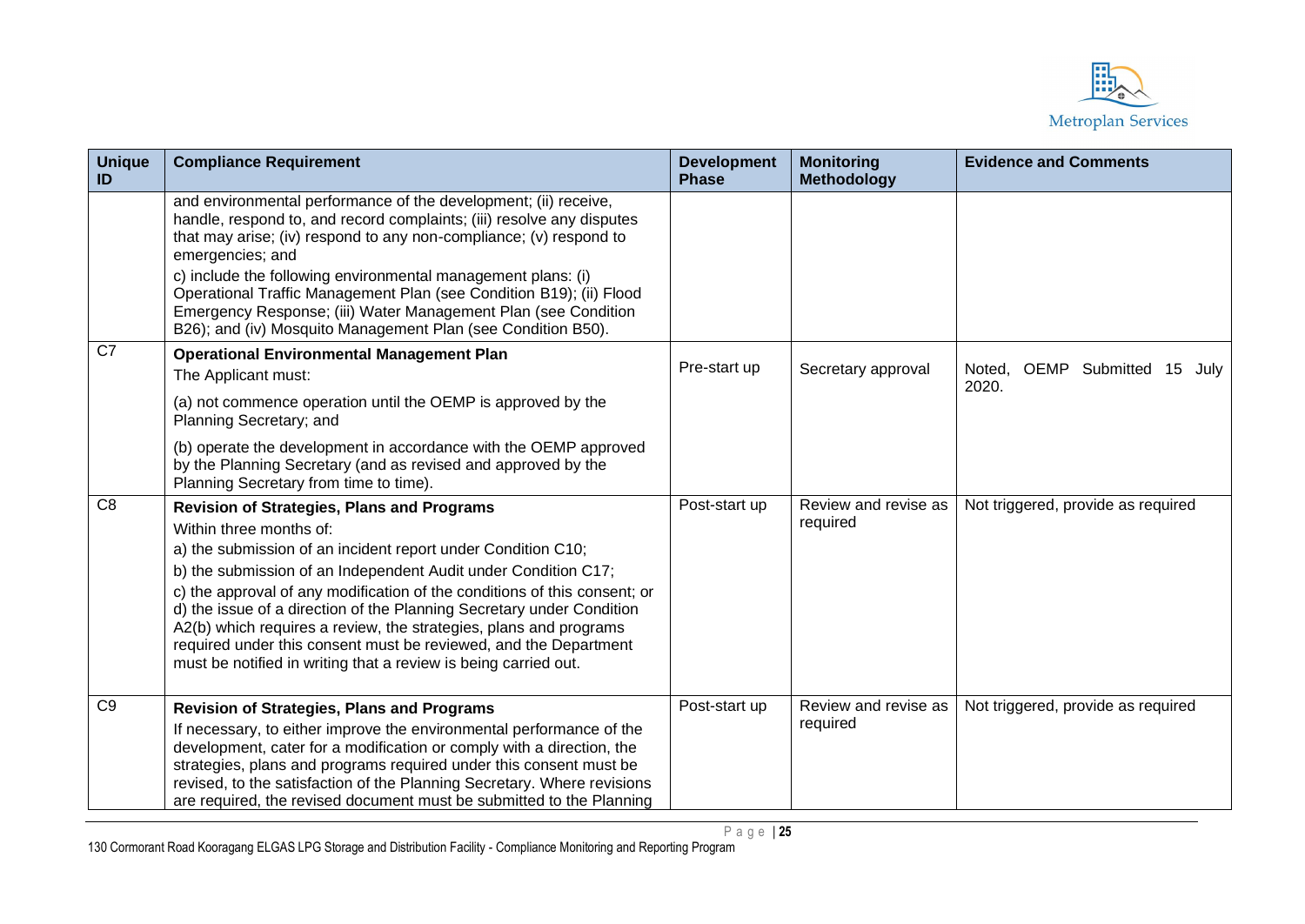

| <b>Unique</b><br>ID | <b>Compliance Requirement</b>                                                                                                                                                                                                                                                                                                                                                                                                                                                                                                                                                     | <b>Development</b><br><b>Phase</b> | <b>Monitoring</b><br><b>Methodology</b>          | <b>Evidence and Comments</b>       |
|---------------------|-----------------------------------------------------------------------------------------------------------------------------------------------------------------------------------------------------------------------------------------------------------------------------------------------------------------------------------------------------------------------------------------------------------------------------------------------------------------------------------------------------------------------------------------------------------------------------------|------------------------------------|--------------------------------------------------|------------------------------------|
|                     | Secretary for approval within six weeks of the review. Note: This is to<br>ensure strategies, plans and programs are updated on a regular basis<br>and to incorporate any recommended measures to improve the<br>environmental performance of the development.                                                                                                                                                                                                                                                                                                                    |                                    |                                                  |                                    |
| C10                 | Reporting and Auditing - Incident Notification, Reporting and<br>Response<br>The Department must be notified in writing to<br>compliance@planing.nsw.gov.au immediately after the Applicant<br>becomes aware of an incident. The notification must identify the<br>development (including the development application number and the<br>name of the development if it has one), and set out the location and<br>nature of the incident. Subsequent notification requirements must be<br>given and reports submitted in accordance with the requirements set<br>out in Appendix 3. | Post-start up                      | Ongoing incident<br>monitoring                   | Not triggered, provide as required |
| C <sub>11</sub>     | Reporting and Auditing - Non-Compliance Notification<br>The Department must be notified in writing to<br>compliance@planning.nsw.qov.au within seven days after the<br>Applicant becomes aware of any non-compliance.                                                                                                                                                                                                                                                                                                                                                             | Post-start up                      | Ongoing incident and<br>compliance<br>monitoring | Not triggered, provide as required |
| $\overline{C12}$    | Reporting and Auditing - Non-Compliance Notification<br>A non-compliance notification must identify the development and the<br>application number for it, set out the condition of consent that the<br>development is non-compliant with, the way in which it does not<br>comply and the reasons for the non-compliance (if known) and what<br>actions have been, or will be, undertaken to address the<br>noncompliance.                                                                                                                                                         | Post-start up                      | Ongoing incident and<br>compliance<br>monitoring | Not triggered, provide as required |
| C13                 | Reporting and Auditing - Non-Compliance Notification<br>A non-compliance which has been notified as an incident does not<br>need to also be notified as a non-compliance.                                                                                                                                                                                                                                                                                                                                                                                                         | Noted                              |                                                  |                                    |
| C14                 | <b>Compliance Reporting</b>                                                                                                                                                                                                                                                                                                                                                                                                                                                                                                                                                       |                                    |                                                  | This program/document              |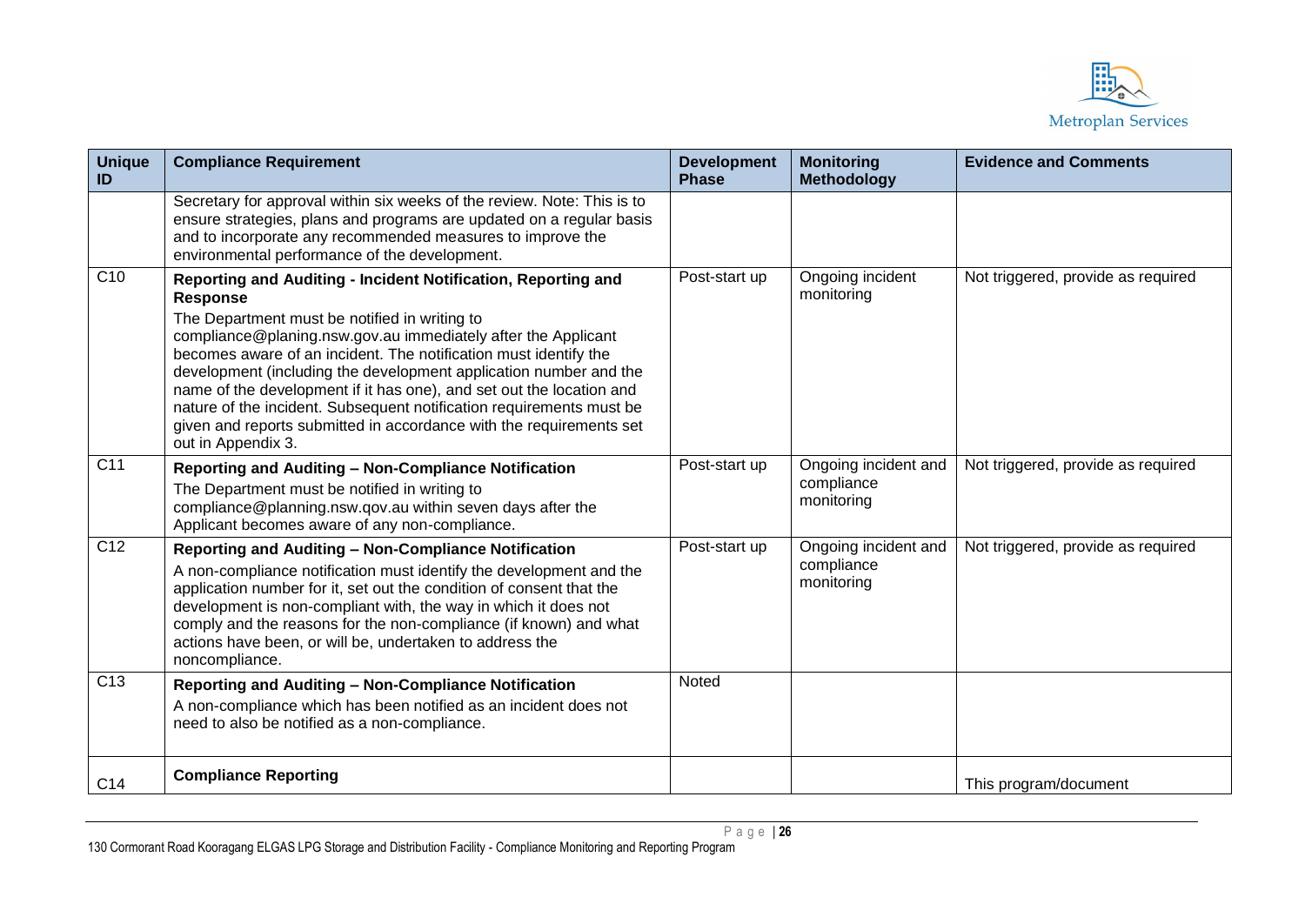

| <b>Unique</b><br>ID | <b>Compliance Requirement</b>                                                                                                                                                                                                                                                                                                                                                               | <b>Development</b><br><b>Phase</b> | <b>Monitoring</b><br><b>Methodology</b>                  | <b>Evidence and Comments</b>                                                                                               |
|---------------------|---------------------------------------------------------------------------------------------------------------------------------------------------------------------------------------------------------------------------------------------------------------------------------------------------------------------------------------------------------------------------------------------|------------------------------------|----------------------------------------------------------|----------------------------------------------------------------------------------------------------------------------------|
|                     | No later than 6 weeks before the date notified for the commencement<br>of operation, a Compliance Monitoring and Reporting Program<br>prepared in accordance with the Compliance Reporting Post Approval<br>Requirements (Department 2018) must be submitted to the<br>Department.                                                                                                          | Pre-start up                       | Submission of<br>Compliance<br><b>Monitoring Program</b> |                                                                                                                            |
| C <sub>15</sub>     | <b>Compliance Reporting</b><br>Compliance Reports of the project must be carried out in accordance<br>with Compliance Reporting Post Approval Requirements (Department<br>2018).                                                                                                                                                                                                            | Noted                              | Submission of<br>compliance reports                      | Not triggered. Compliance report due<br>within 52 weeks of notified date of<br>commencement - 1 September 2020             |
| C16                 | <b>Compliance Reporting</b><br>The Applicant must make each Compliance Report publicly available<br>no later than 60 days after submitting it to the Department and notify<br>the Department in writing at least 7 days before this is done.                                                                                                                                                | Noted                              | Make compliance<br>report publicly<br>available          | Not triggered                                                                                                              |
| C <sub>17</sub>     | <b>Independent Audit</b><br>No later than 4 weeks before the date notified for the commencement<br>of operation, an Independent Audit Program prepared in accordance<br>with the Independent Audit Post Approval Requirements (Department<br>2018) must be submitted to the Department.                                                                                                     | Pre-start up                       | Submission of<br>Independent Audit<br>Program            | Independent Audit Program<br>submitted 29 July 2020                                                                        |
| C18                 | <b>Independent Audit</b><br>Independent Audits of the development must be carried out in<br>accordance with: a) the Independent Audit Program submitted to the<br>Department under Condition C17 of this consent; and b) the<br>requirements for an Independent Audit Methodology and Independent<br>Audit Report in the Independent Audit Post Approval Requirements<br>(Department 2018). | Operation                          | Submission of<br>Independent Audit                       | Not triggered. Initial Independent<br>Audit due within 52 weeks of notified<br>date of commencement $-1$<br>September 2020 |
| C <sub>19</sub>     | <b>Independent Audit</b>                                                                                                                                                                                                                                                                                                                                                                    | Operation                          |                                                          |                                                                                                                            |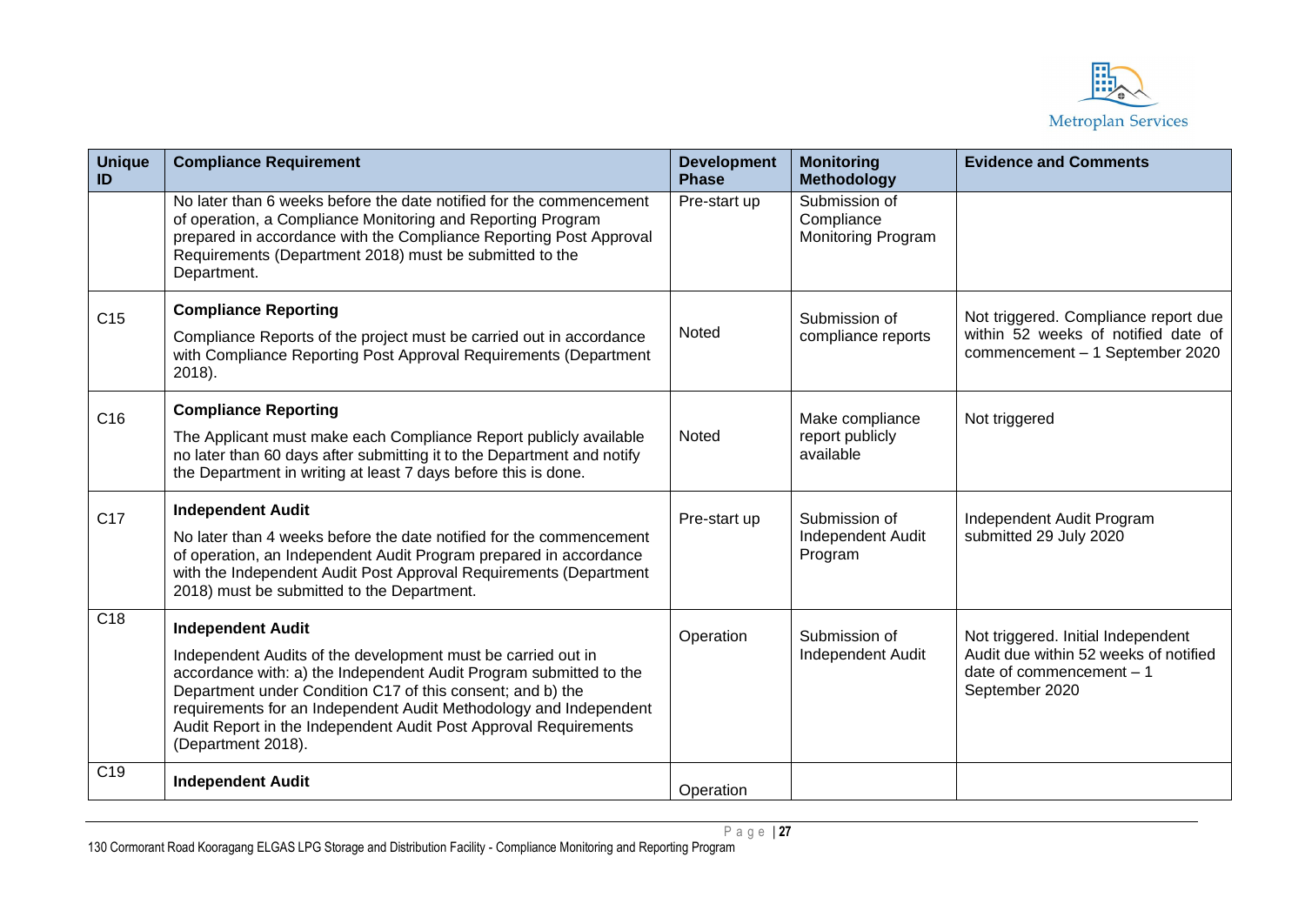

| <b>Unique</b><br>ID | <b>Compliance Requirement</b>                                                                                                                                                                                                                                                                                                                                                                                                                                        | <b>Development</b><br><b>Phase</b> | <b>Monitoring</b><br><b>Methodology</b> | <b>Evidence and Comments</b>                                   |
|---------------------|----------------------------------------------------------------------------------------------------------------------------------------------------------------------------------------------------------------------------------------------------------------------------------------------------------------------------------------------------------------------------------------------------------------------------------------------------------------------|------------------------------------|-----------------------------------------|----------------------------------------------------------------|
|                     | In accordance with the specific requirements in the Independent Audit<br>Post Approval Requirements (Department 2018), the Applicant must:<br>a) review and respond to each Independent Audit Report prepared<br>under Condition C18 of this consent;                                                                                                                                                                                                                |                                    | Response to<br>Independent Audit        | Not triggered. Applicant to action<br>following initial audit. |
|                     | b) submit the response to the Department; and                                                                                                                                                                                                                                                                                                                                                                                                                        |                                    |                                         |                                                                |
|                     | c) make each Independent Audit Report and response to it publicly<br>available no later than 60 days after submission to the Department and<br>notify the Department in writing at least 7 days before this is done                                                                                                                                                                                                                                                  |                                    |                                         |                                                                |
| C20                 | <b>Monitoring and Environmental Audits</b>                                                                                                                                                                                                                                                                                                                                                                                                                           | Noted                              | Ongoing monitoring                      |                                                                |
|                     | Any condition of this consent that requires the carrying out of<br>monitoring or an environmental audit, whether directly or by way of a<br>plan, strategy or program, is taken to be a condition requiring<br>monitoring or an environmental audit under Division 9.4 of Part 9 of the<br>EP&A Act. This includes conditions in respect of incident notification,<br>reporting and response, non-compliance notification and independent<br>environmental auditing. |                                    | and incident<br>response                |                                                                |
|                     | Note: For the purposes of this condition, as set out in the EP&A Act,<br>"monitoring" is monitoring of the development to provide data on<br>compliance with the consent or on the environmental impact of the<br>development, and an "environmental audit" is a periodic or particular<br>documented evaluation of the development to provide information on<br>compliance with the consent or the environmental management or<br>impact of the development.        |                                    |                                         |                                                                |
| C <sub>21</sub>     | <b>Access to Information</b>                                                                                                                                                                                                                                                                                                                                                                                                                                         | Noted                              |                                         |                                                                |
|                     | At least 48 hours before the commencement of construction until the<br>completion of all works under this consent, the Applicant must:                                                                                                                                                                                                                                                                                                                               |                                    |                                         |                                                                |
|                     | a) make the following information and documents (as they are obtained<br>or approved) publicly available:                                                                                                                                                                                                                                                                                                                                                            |                                    |                                         |                                                                |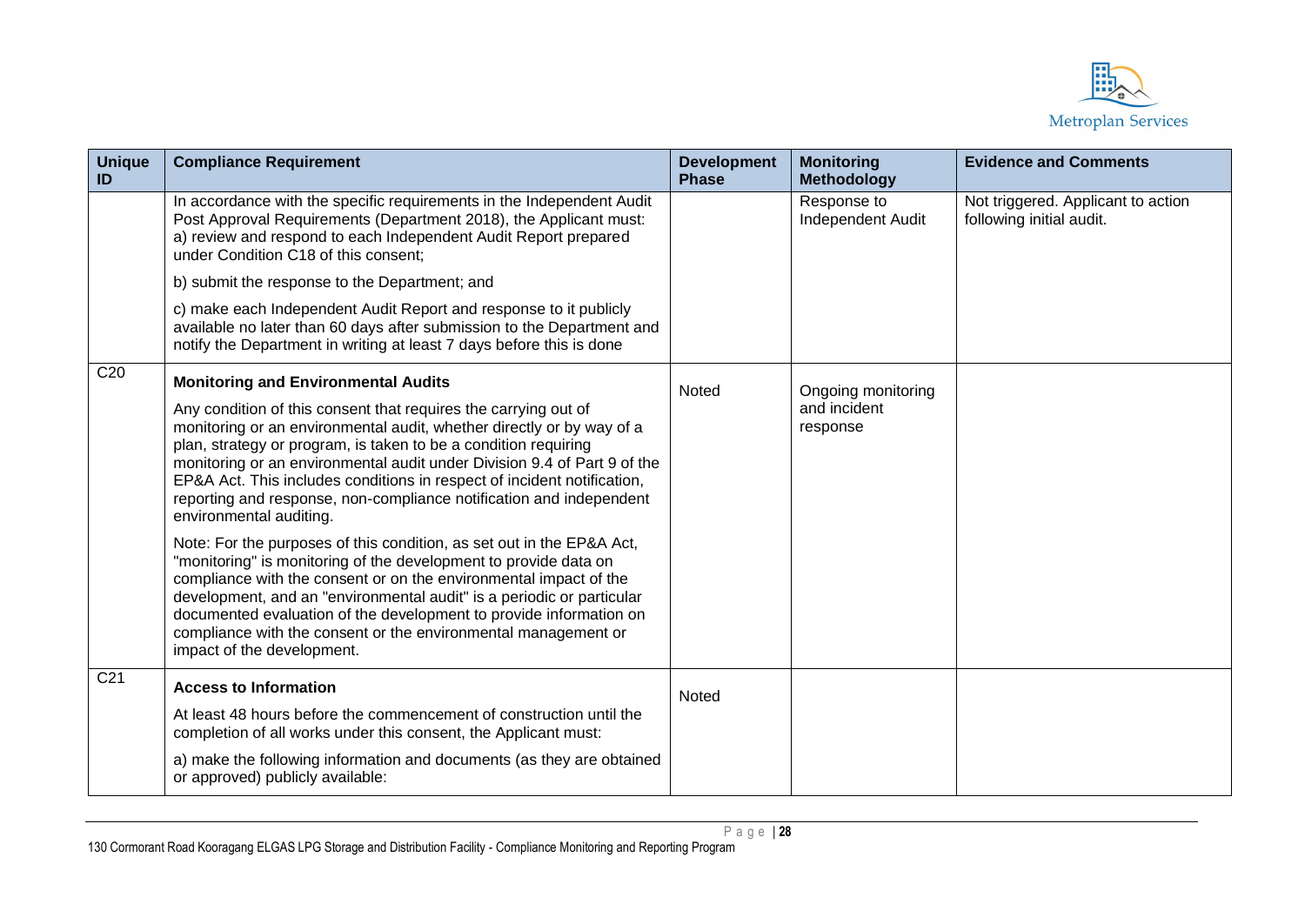

| <b>Unique</b><br>$\blacksquare$ | <b>Compliance Requirement</b>                                                                                                                                  | <b>Development</b><br>Phase | <b>Monitoring</b><br><b>Methodology</b> | <b>Evidence and Comments</b> |
|---------------------------------|----------------------------------------------------------------------------------------------------------------------------------------------------------------|-----------------------------|-----------------------------------------|------------------------------|
|                                 | (i) the documents referred to in Condition A2 of this consent and the<br>final layout plans for the development;                                               |                             |                                         |                              |
|                                 | (ii) all current statutory approvals for the development;                                                                                                      |                             |                                         |                              |
|                                 | (iii) all approved strategies, plans and programs required under the<br>conditions of this consent;                                                            |                             |                                         |                              |
|                                 | (iv) contact details to enquire about the development or to make a<br>complaint;                                                                               |                             |                                         |                              |
|                                 | (v) the Compliance Reporting of the development;                                                                                                               |                             |                                         |                              |
|                                 | (vi) audit reports prepared as part of any independent audit of the<br>development and the Applicant's response to the recommendations in<br>any audit report; |                             |                                         |                              |
|                                 | (vii) any other matter required by the Planning Secretary; and                                                                                                 |                             |                                         |                              |
|                                 | b) keep such information up to date, to the satisfaction of the Planning<br>Secretary.                                                                         |                             |                                         |                              |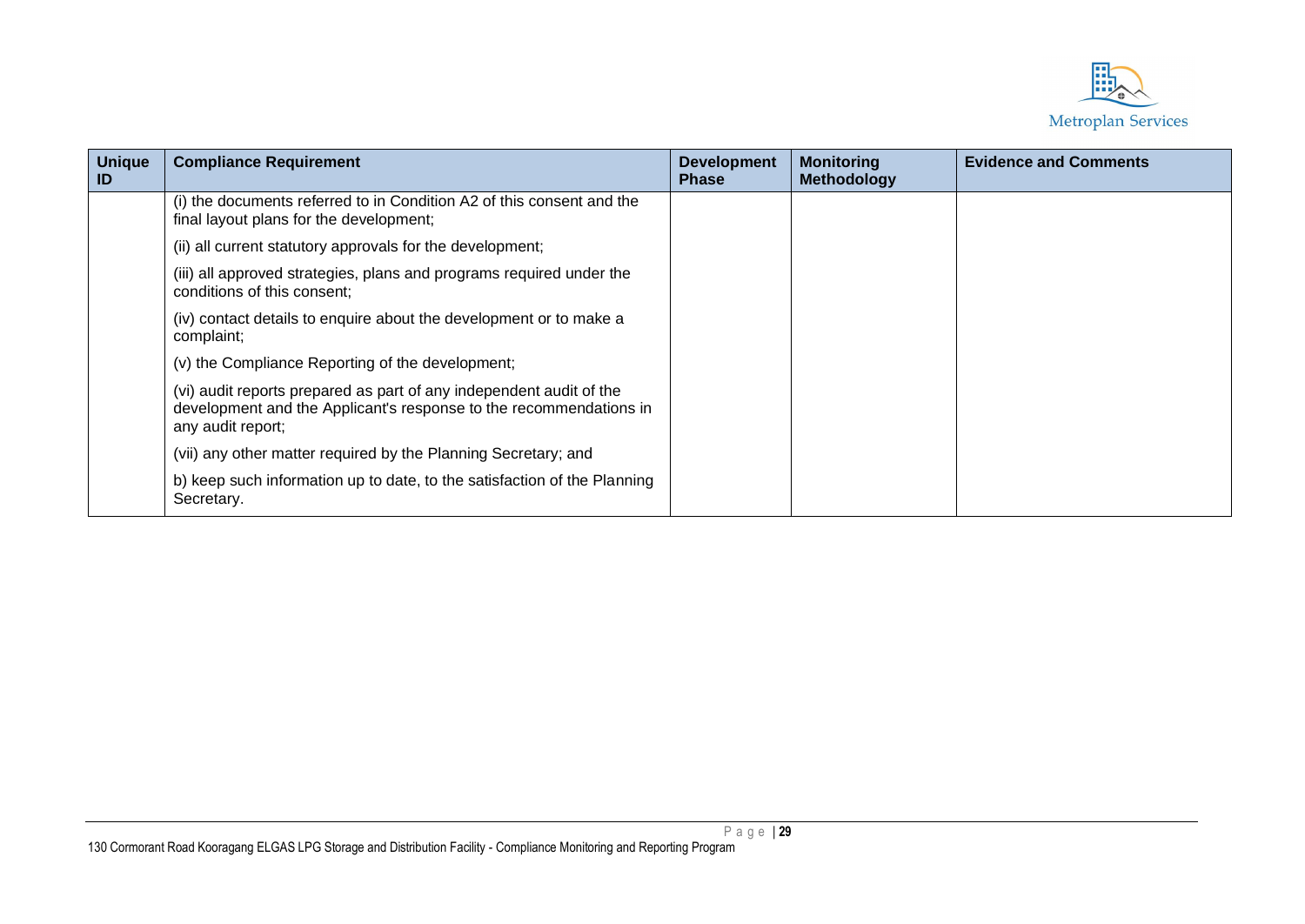

## **4. COMPLIANCE MONITORING AND REPORTING SCHEDULE**

Table 2 below sets out the required frequency of compliance monitoring and reporting.

| <b>Compliance</b><br><b>Report</b>  | <b>Phase</b>    | <b>Timing</b>                                                                                                       | <b>Minimum</b><br><b>Frequency/Comment</b>                                                   | <b>Indicative</b><br>date        |
|-------------------------------------|-----------------|---------------------------------------------------------------------------------------------------------------------|----------------------------------------------------------------------------------------------|----------------------------------|
| Operation<br>Compliance<br>Report   | Operation       | Reporting<br>required for<br>duration of<br>operation                                                               | At intervals no greater<br>than 52 weeks from<br>the date of<br>commencement of<br>operation | Not later<br>than 1<br>Sept 2021 |
| Post -<br>Decommissioning<br>Report | Decommissioning | Report to be<br>submitted to the<br>Planning<br>Secretary within<br>12 weeks of<br>completion of<br>decommissioning | Single report                                                                                | To be<br>advised                 |

**Table 2 Minimum Frequency of Compliance Reporting**